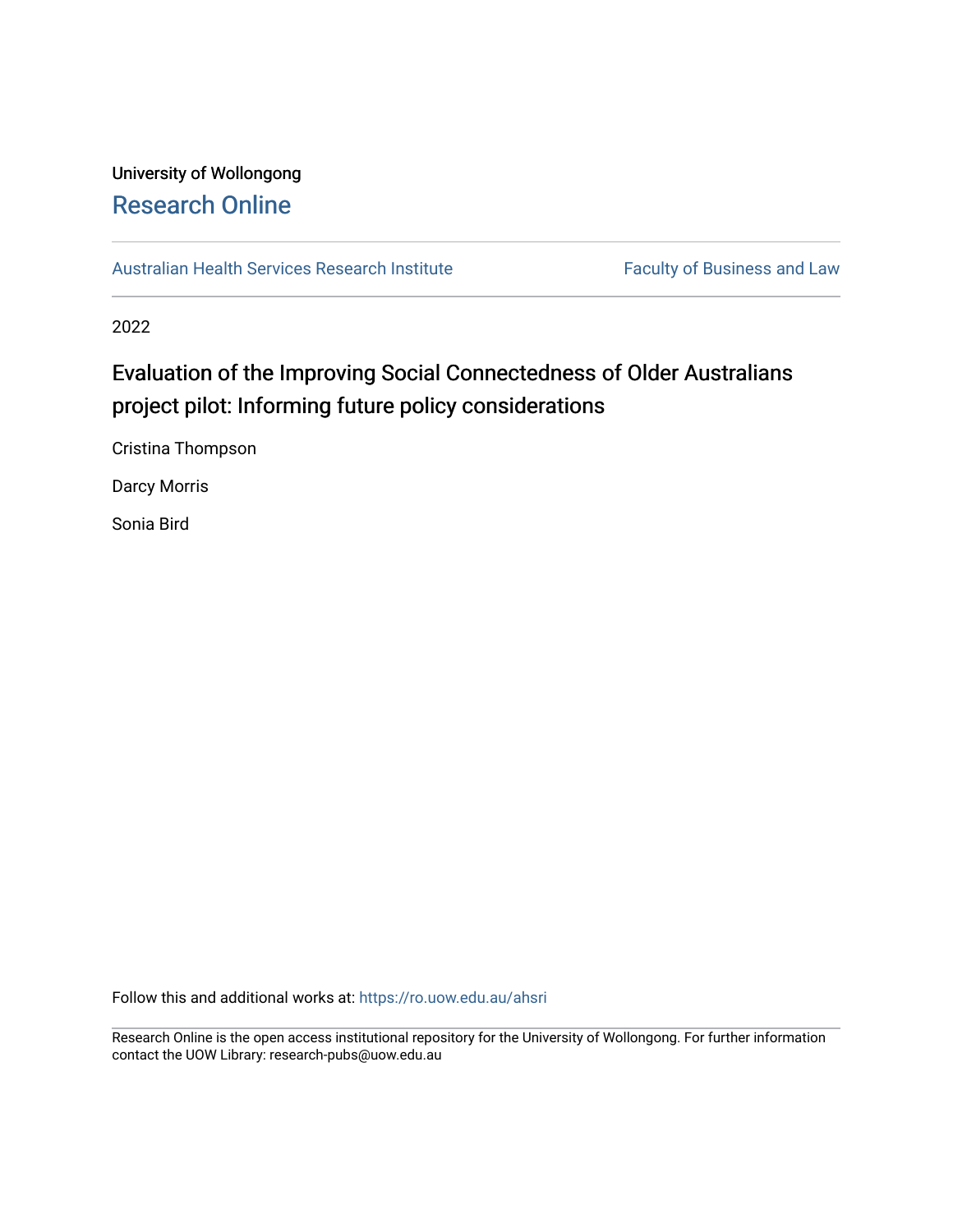#### Evaluation of the Improving Social Connectedness of Older Australians project pilot: Informing future policy considerations

#### Abstract

This report draws on findings and lessons learned through the Australian Government funded evaluation of the Improving Social Connectedness of Older Australians (ISCOA) pilot. It summarises what has worked in the context of the evaluation to help inform the Government's future models of care and interventions for lonely and socially isolated older Australians.

#### Publication Details

Thompson C, Morris D and Bird S (2022) Evaluation of the Improving Social Connectedness of Older Australians project pilot: Informing future policy considerations. Centre for Health Service Development, Australian Health Services Research Institute, University of Wollongong.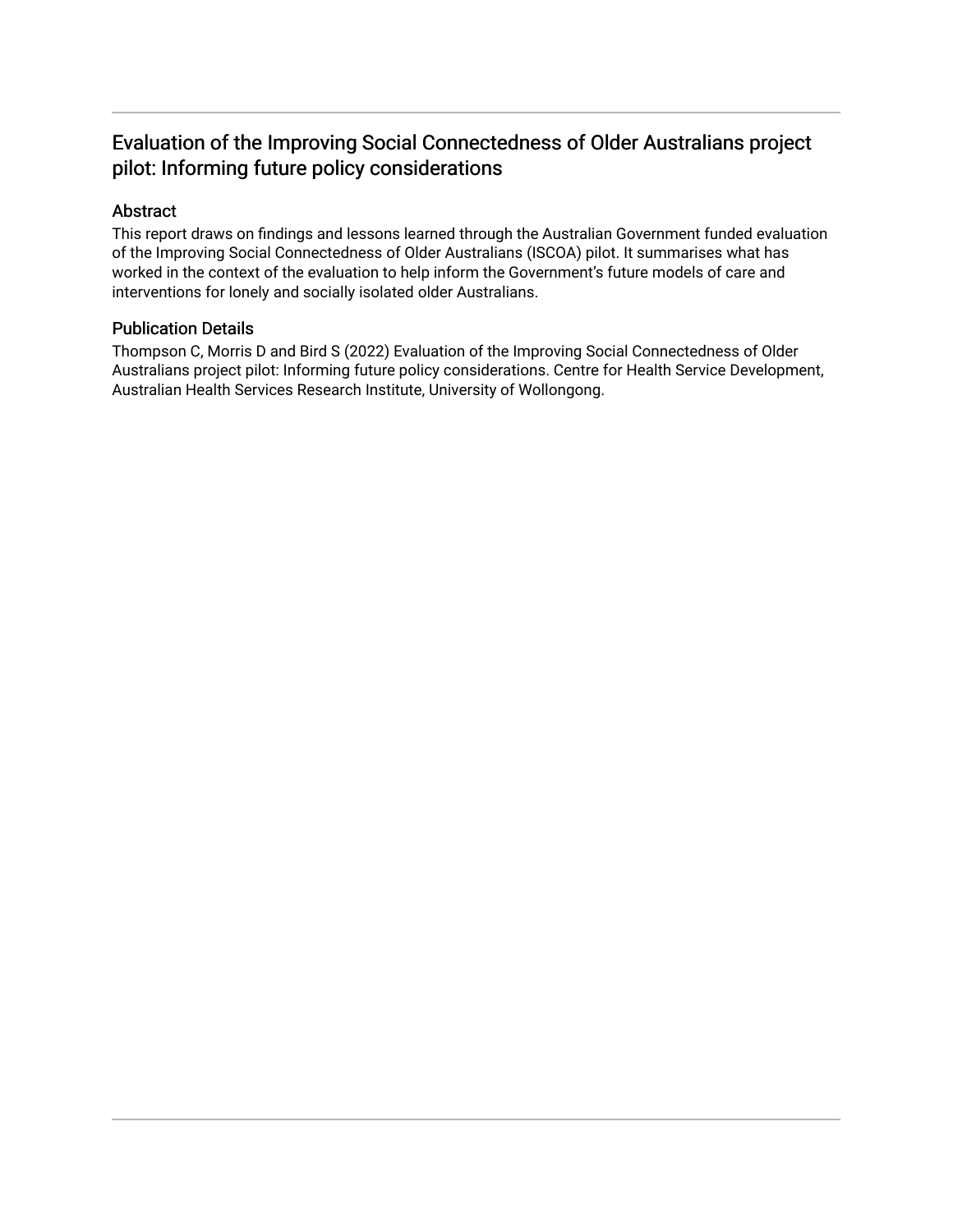

# **Evaluation of the Improving Social Connectedness of Older Australians project pilot:**

# **Informing future policy considerations**

## **Released March 2022**

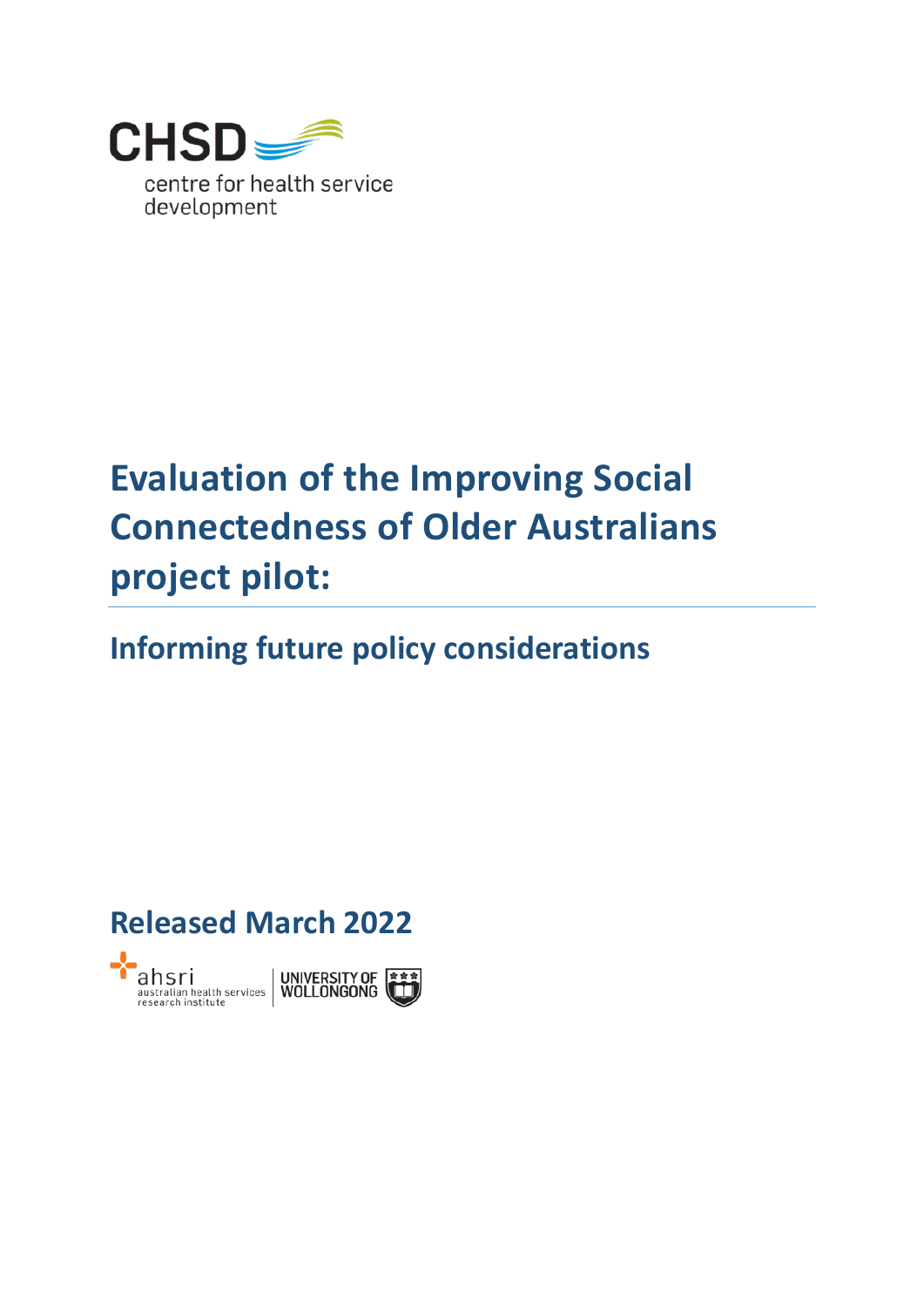## **Cristina Thompson**

## **Darcy Morris**

## **Sonia Bird**

#### **Suggested citation:**

Thompson C, Morris D and Bird S (2022) Evaluation of the Improving Social Connectedness of Older Australians project pilot: Informing future policy considerations. Centre for Health Service Development, Australian Health Services Research Institute, University of Wollongong.

#### **Acknowledgements:**

This report is based on work conducted by the Centre for Health Service Development, a multidisciplinary research centre of the Australian Health Services Research Institute based at the University of Wollongong. The authors acknowledge all individuals who contributed to the various phases of this evaluation. We wish to particularly thank the members of the project teams from the **Nepean Blue Mountains Primary Health Network and Perth South Primary Health Network** including the **Chorus** and **Befriend** organisations, for their ongoing support and commitment to implementation and evaluation.

We also extend our thanks to all individuals who offered their time and expertise through participating in interviews, surveys and other data collection processes to inform the evaluation of the Improving Social Connectedness of Older Australians (ISCOA) project pilot.

Finally, we appreciate the collegiality displayed by staff from the Australian College of Mental Health Nurses and the Australian Primary Health Care Nurses Association. We wish to recognise the advice and assistance provided by personnel from the MBS Policy and Older Australians Section, Mental Health Access Branch, Mental Health Division of the funding body, the Australian Government Department of Health.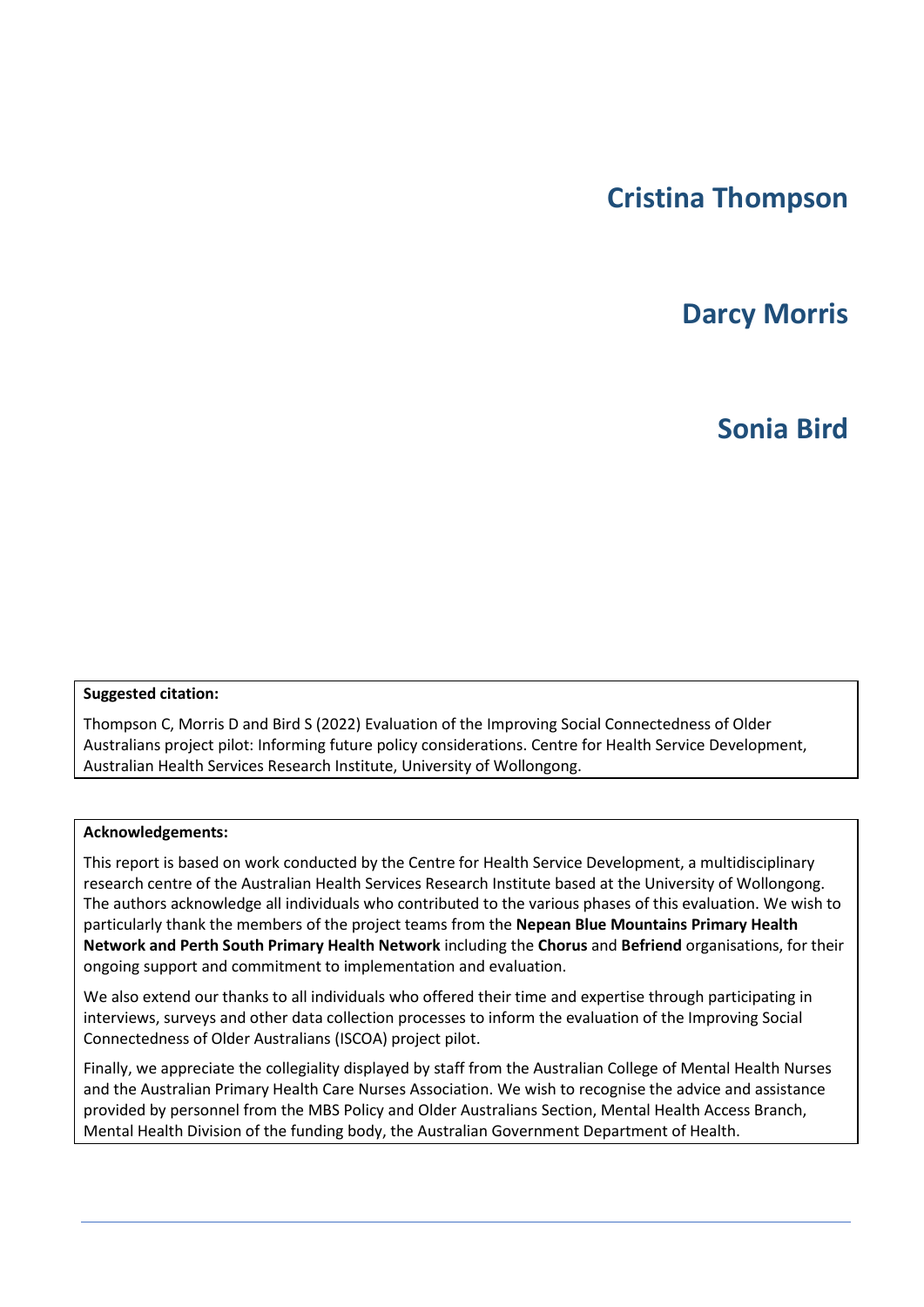

#### **Contents**

| $\mathbf{1}$   |  |  |
|----------------|--|--|
| 1.1            |  |  |
| 1.2            |  |  |
| 1.3            |  |  |
| $\overline{2}$ |  |  |
| 2.1            |  |  |
| 2.2            |  |  |
| 2.3            |  |  |
| 3              |  |  |
| 3.1            |  |  |
| 3.2            |  |  |
| 3.3            |  |  |
| 4              |  |  |
| 4.1            |  |  |
| 4.2            |  |  |
| 4.3            |  |  |
| 4.4            |  |  |
| 4.5            |  |  |
| 5              |  |  |
|                |  |  |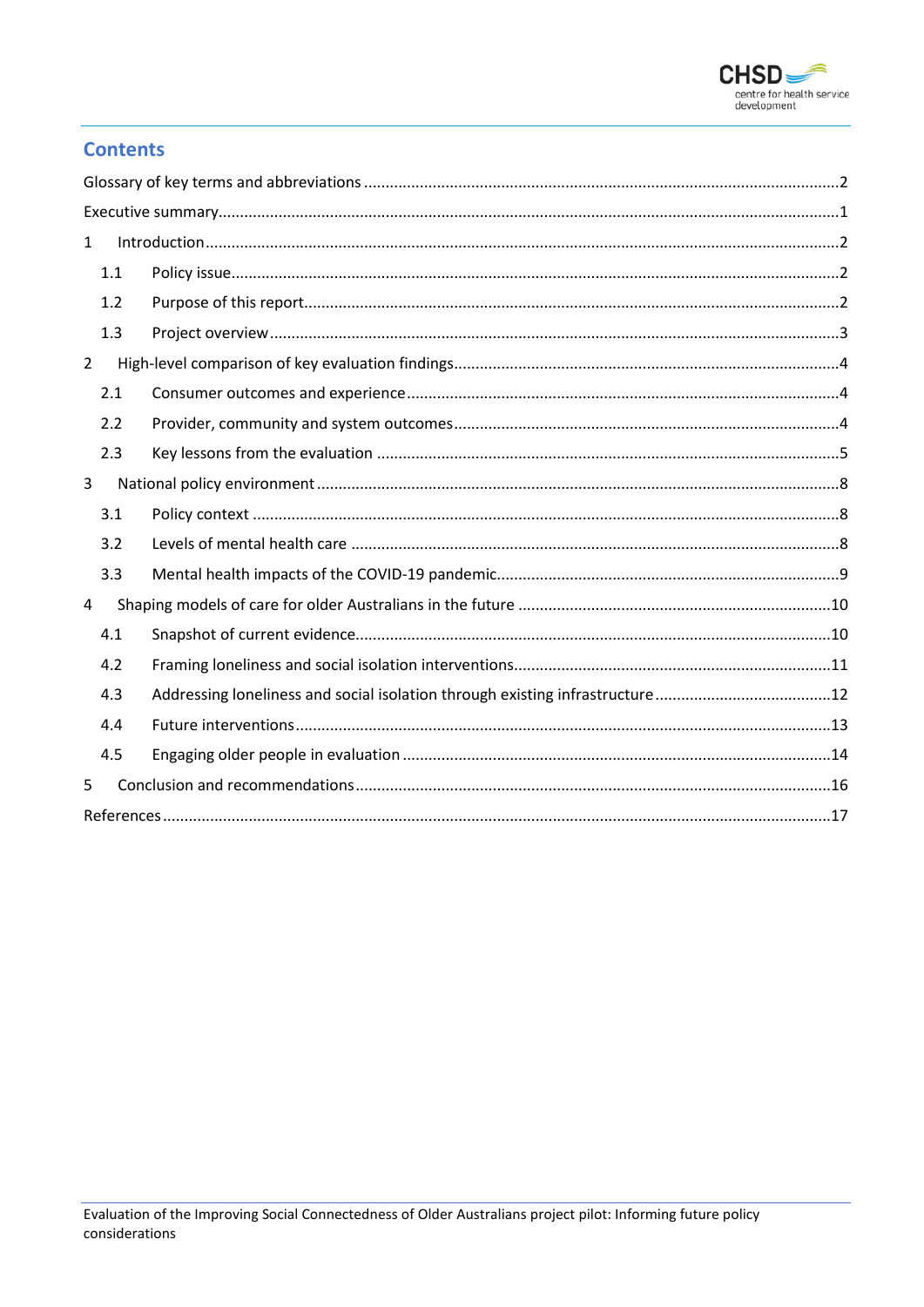

## <span id="page-5-0"></span>**Glossary of key terms and abbreviations**

| <b>Term</b>                            | <b>Definition</b>                                                                                                                                                                                                                                                                                                                                          |
|----------------------------------------|------------------------------------------------------------------------------------------------------------------------------------------------------------------------------------------------------------------------------------------------------------------------------------------------------------------------------------------------------------|
| <b>Consumer</b>                        | In accordance with the conditions of funding, this term is used to<br>refer to older people aged 75 years and over and Aboriginal and<br>Torres Strait Islander peoples aged 65 years and over that<br>participated in the pilot                                                                                                                           |
| <b>CHSP</b>                            | Commonwealth Home Support Programme                                                                                                                                                                                                                                                                                                                        |
| <b>Community Connector</b>             | Member of the general community who has undergone a short<br>training program to engage in a conversation with potentially<br>lonely and socially isolated older people for the purposes of<br>assisting them with community information or referral to a health<br>connector                                                                              |
| <b>Community Connector Touchpoints</b> | Connection points where members of the general community can<br>access the web-based directory of community activities and<br>services for older people developed for the project pilot                                                                                                                                                                    |
| <b>GPNs</b>                            | <b>General Practice Nurses</b>                                                                                                                                                                                                                                                                                                                             |
| <b>GPs</b>                             | <b>General Practitioners</b>                                                                                                                                                                                                                                                                                                                               |
| <b>Health Connector</b>                | A new role established through the pilot where general practice<br>nurses assess and respond to lonely and socially isolated older<br>people referred to them in their health connector role                                                                                                                                                               |
| HealthPathways                         | An online health information portal for GPs, to be used at the<br>point of care; it provides information on how to assess and<br>manage medical conditions, and how to refer patients to local<br>specialists and/or services                                                                                                                              |
| <b>ISCOA</b>                           | Improving Social Connectedness of Older Australians                                                                                                                                                                                                                                                                                                        |
| <b>LGA</b>                             | <b>Local Government Area</b>                                                                                                                                                                                                                                                                                                                               |
| <b>Loneliness</b>                      | A subjective experience that occurs when an individual feels they<br>have inadequate social relationships and contact with people; it<br>may be emotional loneliness, when people miss the<br>companionship of one particular person, or social loneliness,<br>when people perceive that they lack a wider social network (de<br>Jong-Gierveld 1989, 1998) |
| <b>Mental Health Outcome Measures</b>  | Assess whether a change has occurred for a consumer as a result<br>of mental health care and a range of clinician-rated and<br>consumer-rated measures are used (Australian Mental Health<br><b>Outcomes and Classification Network 2021)</b>                                                                                                              |
| <b>MyHealthConnector</b>               | A web-based directory of socially relevant local supports and<br>services in the community                                                                                                                                                                                                                                                                 |
| <b>NBM PHN</b>                         | Nepean Blue Mountains Primary Health Network                                                                                                                                                                                                                                                                                                               |
| <b>PS PHN</b>                          | Perth South Primary Health Network                                                                                                                                                                                                                                                                                                                         |
| <b>RAS</b>                             | <b>Regional Assessment Services</b>                                                                                                                                                                                                                                                                                                                        |
| <b>Social Connectedness</b>            | Comes from the sum of a person's individual relationships and a<br>sense of belonging. It is crucial to overall health and wellbeing. An<br>age-friendly community assists older adults to maintain social                                                                                                                                                 |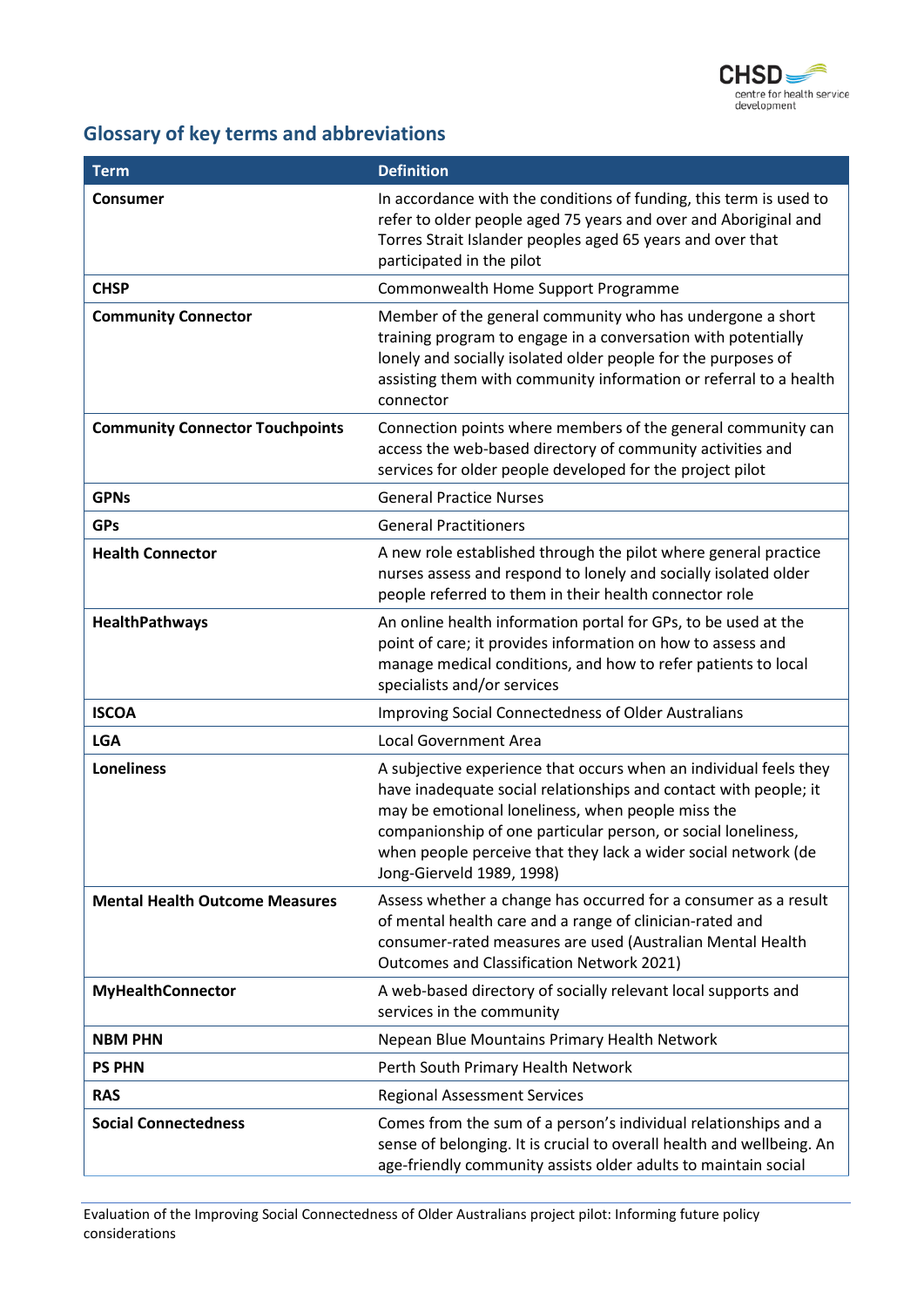

| - Term                  | <b>Definition</b>                                                                                                                                                                                                                         |
|-------------------------|-------------------------------------------------------------------------------------------------------------------------------------------------------------------------------------------------------------------------------------------|
|                         | connectedness while deepening existing relationships (Emlet &<br>Moceri 2012)                                                                                                                                                             |
| <b>Social Isolation</b> | An objective state measured by the numbers and/or frequency of<br>social contact (Victor et al. 2001)                                                                                                                                     |
| Wellbeing               | A multi-dimensional concept incorporating physical and emotional<br>needs, connectedness to others, the ability to exert influence over<br>one's environment and safety from harm (Australian Government<br>Productivity Commission 2011) |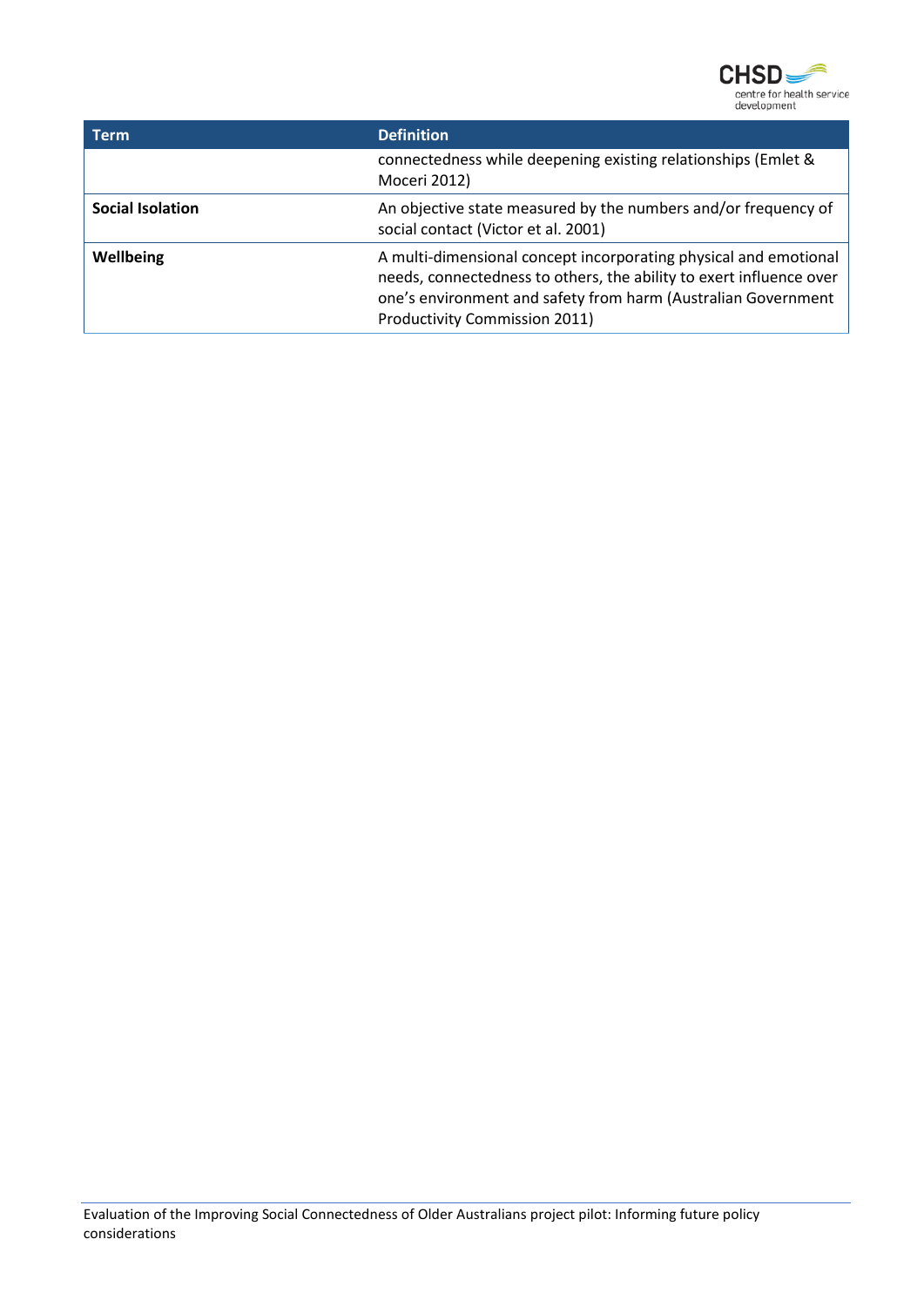

#### <span id="page-7-0"></span>**Executive summary**

- This report draws on findings and lessons learned through the Australian Government funded evaluation of the Improving Social Connectedness of Older Australians (ISCOA) pilot. It summarises what has worked in the context of the evaluation to help inform the Government's future models of care and interventions for lonely and socially isolated older Australians.
- The pilot commenced in January 2019 and concluded in June 2021. However during this period, project activities were suspended for approximately six months due to the impact of COVID-19. There were also several natural disasters that occurred during this time.
- Two Primary Health Networks (PHNs) effectively implemented the pilot. Perth South (PS) PHN commissioned an external community-managed organisation to deliver the pilot and Nepean Blue Mountains (NBM) PHN directly employed a project officer and commissioned particular project components.
- Each PHN implemented an individual-level strategy to directly assist lonely and socially isolated older people. This was supported by a complementary suite of asset-based community development strategies.
- Findings from this pilot are context dependent, however, useful insights have been learned. Program reach was smaller than anticipated (a total of 90 consumers received individual-level support across the two PHNs). All participants reported health-related limitations, especially pain and mobility deficits, with 39% (NBM PHN) and 61% (PS PHN) lonely at initial assessment. Evidence suggests that interventions that reduce loneliness could prevent or reduce depression in older adults (Lee et al. 2021).
- Expansion of the target population for future related initiatives to younger old people should be considered. It may be more useful to refer to a 'life stage or transition point' rather than a specific age group. For example, retirement is a life stage when older people may be looking to strengthen existing and create new social connections.
- Major barriers for older people in forming social connections arise from the restrictions of reduced physical mobility and chronic health issues, difficulties accessing appropriate transport, digital exclusion, reduced self-confidence and self-efficacy, financial concerns about the cost of activities, limited mental health literacy and the enduring stigma surrounding mental illness, loneliness and social isolation.
- Models of care and future interventions should view older people as important contributors to the social capital of our communities, engage them in co-design, use a strengths-based personalised response, and incorporate principles of reciprocity where older people are able to 'give something back'. The effectiveness of referral networks is dependent on the intervention or program integrating with existing local measures and service providers.
- The Australian Government supports existing service platforms relevant to older people: general practice which is assisted by PHNs, and the national network of My Aged Care Regional Assessment Services (RAS). This infrastructure provides potentially cost-effective mechanisms for the early identification and assessment of lonely and socially isolated older people and their referral to existing community assets and activities including low-intensity mental health supports.
- For this to be effective, many older people will require facilitated support to engage with these activities and services. Health connectors, community connectors and community-builder roles were trialled in this pilot and offer an inexpensive and flexible means to enhance the capacity of communities to respond to loneliness, social isolation and other critical issues such as the COVID-19 pandemic.
- Further research is needed to quantify potential benefits of related initiatives, learn more about effective implementation and assess policy options.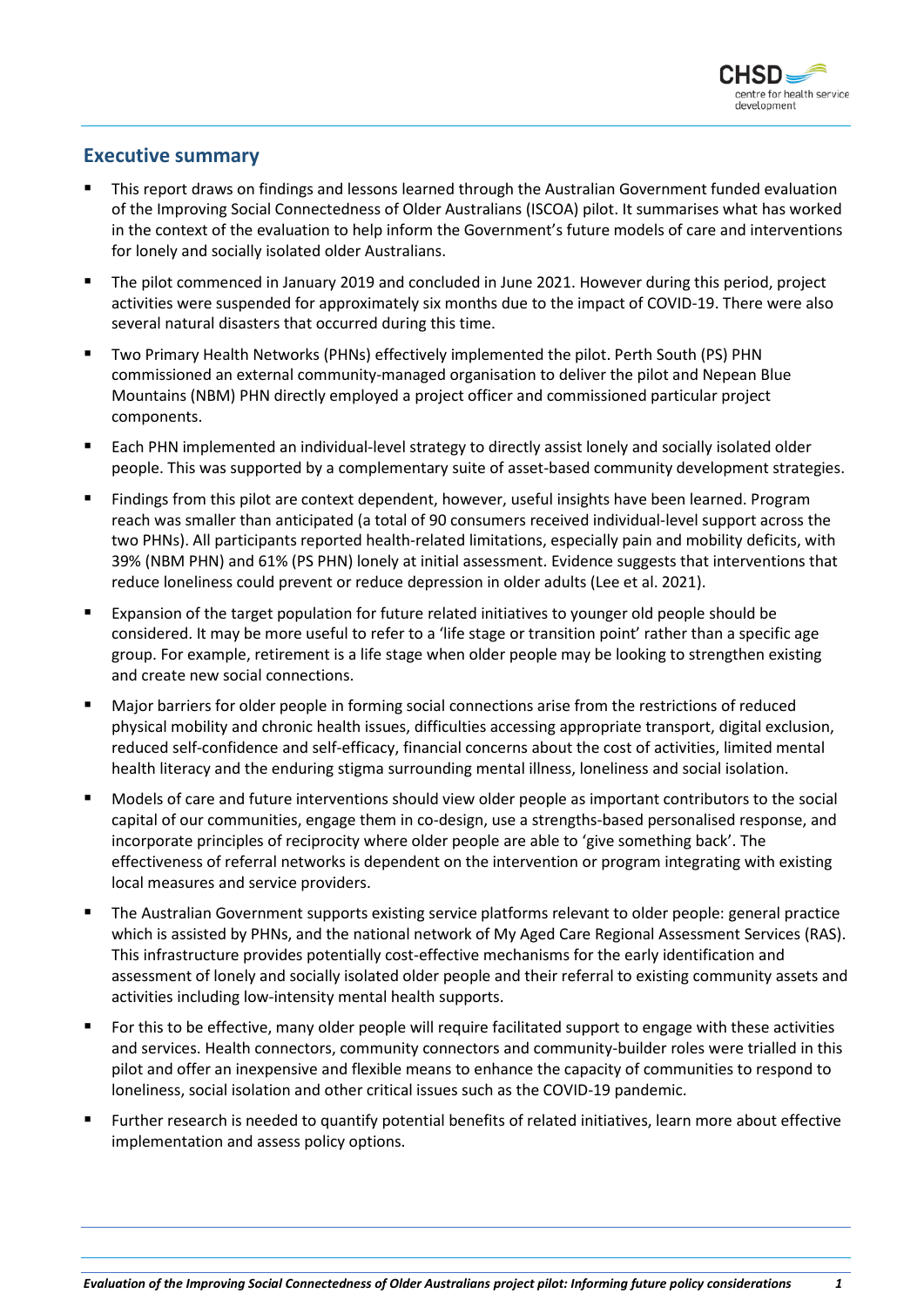

#### <span id="page-8-0"></span>**1 Introduction**

#### <span id="page-8-1"></span>**1.1 Policy issue**

Loneliness and social isolation present a serious public health issue for older people, with compelling evidence about the physical and mental health impact of these phenomena. The Australian population is ageing and living longer (Australian Bureau of Statistics 2019). The prevalence of loneliness and social isolation is rising, and risks for older people have been exacerbated by the COVID-19 pandemic (Ogrin et al. 2021; Smith & Lim 2020).

Being older is a strong predictor of loneliness; evidence from the United Kingdom (UK) indicates people aged over 80 are more than twice as likely to suffer severe loneliness when compared to younger age groups (Griffiths 2017). Loneliness is a fluid experience: it can come and go over a short time, or persist in the longer term becoming chronic (Goodman et al. 2015). There are serious health consequences for older people, particularly those experiencing chronic loneliness (Armitage & Nellums 2020; Brooke & Jackson 2020). These effects increase the risk of death more than other known public health problems such as smoking and obesity (Holt-Lunstad et al. 2015). The association between loneliness and social isolation and poor mental health is well established (Donovan & Blazer 2020). This is a reciprocal relationship as those with mental health issues are more likely to be lonely and socially isolated; in turn, those who are lonely and socially isolated are more likely to develop anxiety and depression (Schwartz & Litwin 2019). Loneliness and social isolation are amenable to intervention and there is growing evidence about effective interventions. Developed countries are investing in policy and strategies to address this issue.

Prior to the COVID-19 pandemic, approximately one in five older Australians were socially isolated (Beer et al. 2016), noting that estimates of the prevalence of social isolation and loneliness vary (Smith & Lim 2020). Low levels of digital inclusion experienced by older people (due to factors including affordability and digital confidence) create a barrier to social engagement, increasing the risks of social isolation and loneliness (Thomas et al. 2020). Changes in the proportion of people experiencing loneliness and social isolation have been observed at different points of the COVID-19 pandemic (Australian Institute of Health and Welfare 2021a). The disproportionate impact of social restrictions on older people raises concerns about reduced social connections for this population group, and the negative effect of such restrictions on mental wellbeing for older Australians has also been shown (Siette et al. 2021).

Policy makers, primary health practitioners and local government commissioners should consider social isolation and loneliness as important upstream factors impacting on morbidity and mortality due to their effects on cardiovascular and mental health. Prevention strategies should therefore be developed across the public and voluntary sectors, integrating an asset-based approach (Leigh-Hunt et al. 2017).

#### <span id="page-8-2"></span>**1.2 Purpose of this report**

The evaluation of the ISCOA pilot has provided valuable insights about the delivery of a multi-component intervention to address loneliness and social isolation that was adapted for implementation in the Australian setting. The purpose of this report is to distil potential implications for policy arising from the evaluation findings that may assist in supporting lonely and socially isolated older people in the future. It focuses on findings and lessons that can help inform future models of care and interventions to support the mental health of older people.

This report draws from a comprehensive evaluation of the initiative that was conducted in two PHNs, NBM PHN and PS PHN from January 2019 to June 2021. The project pilot objectives were to:

- increase social connectedness;
- reduce social isolation and loneliness; and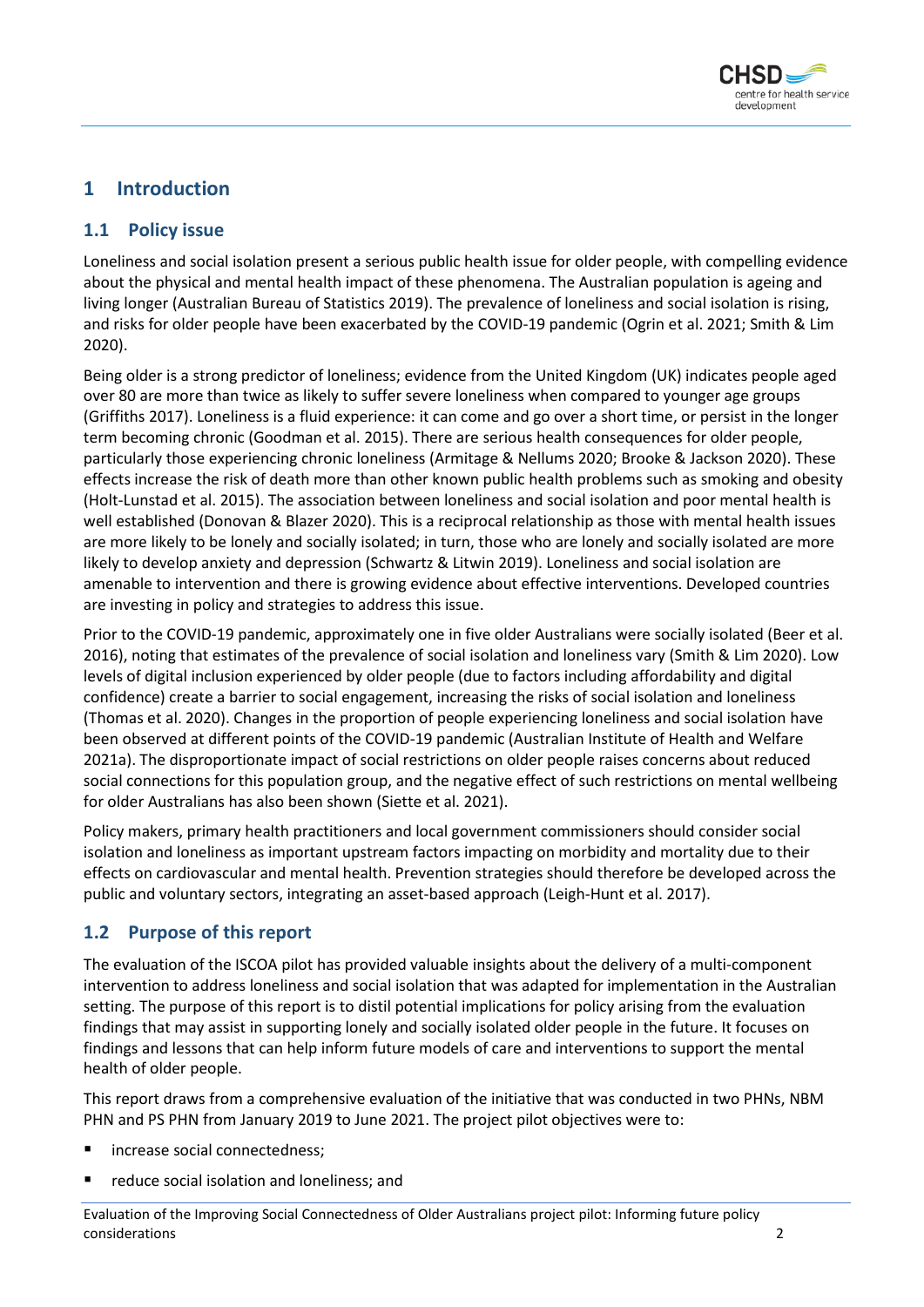

 improve mental health outcomes of older Australians (Australian Government Department of Health 2018).[1](#page-9-1)

The report briefly explains the project, the policy context, what worked and provides considerations to help inform future policy development.

#### <span id="page-9-0"></span>**1.3 Project overview**

The ISCOA project was initially conceived as a two-year pilot adapting applicable models and frameworks to inform interventions to increase the social connectedness of older Australians. The target population was people aged 75 years and over and Aboriginal and Torres Strait Islander peoples aged 65 years and over, who were at risk of the mental and physical health impacts of social isolation and/or loneliness. Implementation commenced in two PHNs in July 2019. The progress of the pilot was significantly disrupted by the COVID-19 pandemic with project delivery suspended for approximately six months from April – September 2020. The project was originally scheduled to end in December 2020, however, an extension was granted until June 2021.

A multi-component model based on evidence from the established programs of Age UK and the Campaign to End Loneliness (2016) was implemented. It comprised two arms: an individual-level strategy and an assetbased community development strategy. Underpinning these strategies was coordinated action aimed at building and strengthening networks between primary health, aged and social care service providers.

The design of the intervention was influenced by several key assumptions. Many older Australians have a trusted relationship with their General Practitioner (GP) and General Practice Nurse (GPN). As older people become less mobile and develop chronic health issues, seeking support for their health care from their GP occurs more frequently (Royal Australian College of General Practitioners 2020). General practice currently provides health assessments to people aged 75 years and over and Aboriginal and Torres Strait Islander peoples aged 55 years and over. Ageing can create demand for home support and assistance with activities of daily living to enable frailer older people to remain living independently in their own home. Service needs are determined through My Aged Care RAS that provide a face-to-face assessment undertaken by a trained Home Support Assessor to identify an older person's aged care service needs. These needs are met by referral to services available through the Commonwealth Home Support Programme (CHSP). GPs, GPNs and Home Support Assessors undertake assessments of older people's health and/or social care needs as part of usual care and are well positioned to identify lonely and socially isolated older people.

This pilot trialled these two access routes, that is, general practice and RAS as referral sources. Older people identified at risk of loneliness and social isolation met with a health connector based in general practice (NBM PHN) or community-based link worker/project coordinator (PS PHN) who also worked closely with a RAS provider. A conversational interview was provided by the health connector or project coordinator to more comprehensively assess the older person's social connections. A personalised plan was collaboratively developed with the older person with varying levels of support provided to participate in activities to strengthen social connections.

The community-based strategy used the principles of asset-based community development to enhance community connections and assets and engage services and agencies to work together to address social isolation and loneliness. In practice, this included community co-design workshops, community engagement in project governance, development of an online directory of community services, and several other community development activities to build upon community assets and increase community awareness of both the impact of social isolation and loneliness for older people and the project.

<span id="page-9-1"></span><sup>1</sup> Australian Government Department of Health 2018, Evaluation of the Improving Social Connectedness of Older Australians project pilot - Schedule 5A Form of Request for Quotation - Health/18-19/04684, Australian Government Department of Health, Canberra, Australia.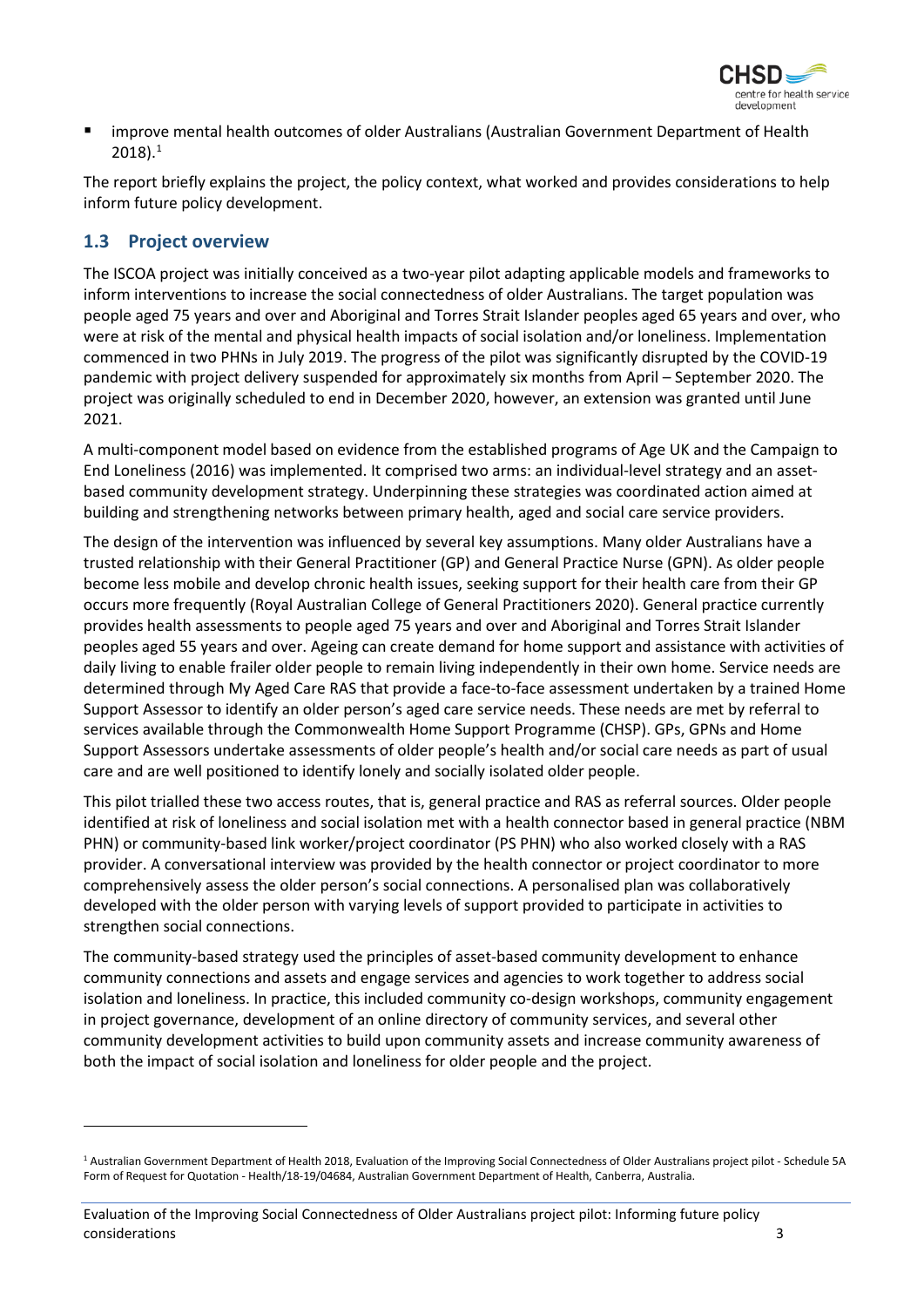

#### <span id="page-10-0"></span>**2 High-level comparison of key evaluation findings**

Implementation was led by PS PHN in the Mandurah Local Government Area (LGA) (in Western Australia) and the NBM PHN in the Hawkesbury LGA (in New South Wales). Each locality provided a significantly different context for implementation, which should be recognised when reviewing key evaluation findings.

#### <span id="page-10-1"></span>**2.1 Consumer outcomes and experience**

The pilot's reach was significantly disrupted by the COVID-19 pandemic and the five natural disasters declared within NBM PHN. While the number of older people participating in the intervention was small, for most the impact of the project was positive and significant. Consumers valued being treated with empathy and respect, a personalised response, and facilitated support to engage in activities.

# **Table 1 Summary of key consumer outcomes and experience**

| <b>Outcome</b>                   | <b>Mandurah</b>                                                                                                                                                                                                                                                                                  | <b>Hawkesbury</b>                                                                                                                                                                                                                                                                                   |
|----------------------------------|--------------------------------------------------------------------------------------------------------------------------------------------------------------------------------------------------------------------------------------------------------------------------------------------------|-----------------------------------------------------------------------------------------------------------------------------------------------------------------------------------------------------------------------------------------------------------------------------------------------------|
| # participants                   | 44 participated, 36 completed                                                                                                                                                                                                                                                                    | 46 participated, 40 completed                                                                                                                                                                                                                                                                       |
| Participant<br>characteristics   | Mean age 81.5 years, 73% female, 59%<br>lived alone, 57% widowed                                                                                                                                                                                                                                 | Mean age 82 years, 84% female, 51% lived<br>alone, 65% widowed                                                                                                                                                                                                                                      |
| Participation                    | 27 referred but declined to participate, 3<br>did not attend activities, 17 received<br>assistance with transport                                                                                                                                                                                | 52 referred (from 3 practices) but did not<br>participate, 22 did not attend activities, 9<br>required assistance with transport                                                                                                                                                                    |
| <b>Baseline</b><br>health status | All had limitations, especially pain, mobility<br>and anxiety / depression, 61% were lonely                                                                                                                                                                                                      | All had limitations, especially pain, mobility<br>and anxiety / depression, 39% were lonely                                                                                                                                                                                                         |
| <b>Health</b><br>outcomes        | From baseline to follow-up there were<br>statistically significant improvements in<br>self-rated health (mean 66 increased to 81),<br>loneliness (61% decreased to 23%) and<br>psychological distress improved                                                                                   | From baseline to follow-up there were no<br>statistically significant improvements in<br>health-related quality of life (HRQOL), self-<br>rated health or loneliness                                                                                                                                |
| Consumer<br>experience           | 16 respondents - 94% felt less lonely and<br>more socially connected, 88% reported<br>improved wellbeing, all had a positive<br>experience, were satisfied, would<br>recommend the project and thought it<br>should continue for others; interviews (n =<br>7) strongly supported these findings | 16 respondents - 81% felt less lonely and<br>more socially connected, 75% reported<br>improved wellbeing, at least 94% were<br>more willing to join activities or groups, had<br>a positive experience, were satisfied, would<br>recommend the project and thought it<br>should continue for others |

#### <span id="page-10-2"></span>**2.2 Provider, community and system outcomes**

Engagement with general practice needs to be driven by those with primary health care expertise, which in this intervention were the PHNs. Key community stakeholders overall had a positive perception of the project and felt the activities implemented were appropriate in addressing the pilot objectives. Relationships were developed (or strengthened) between project teams and a range of community organisations and groups.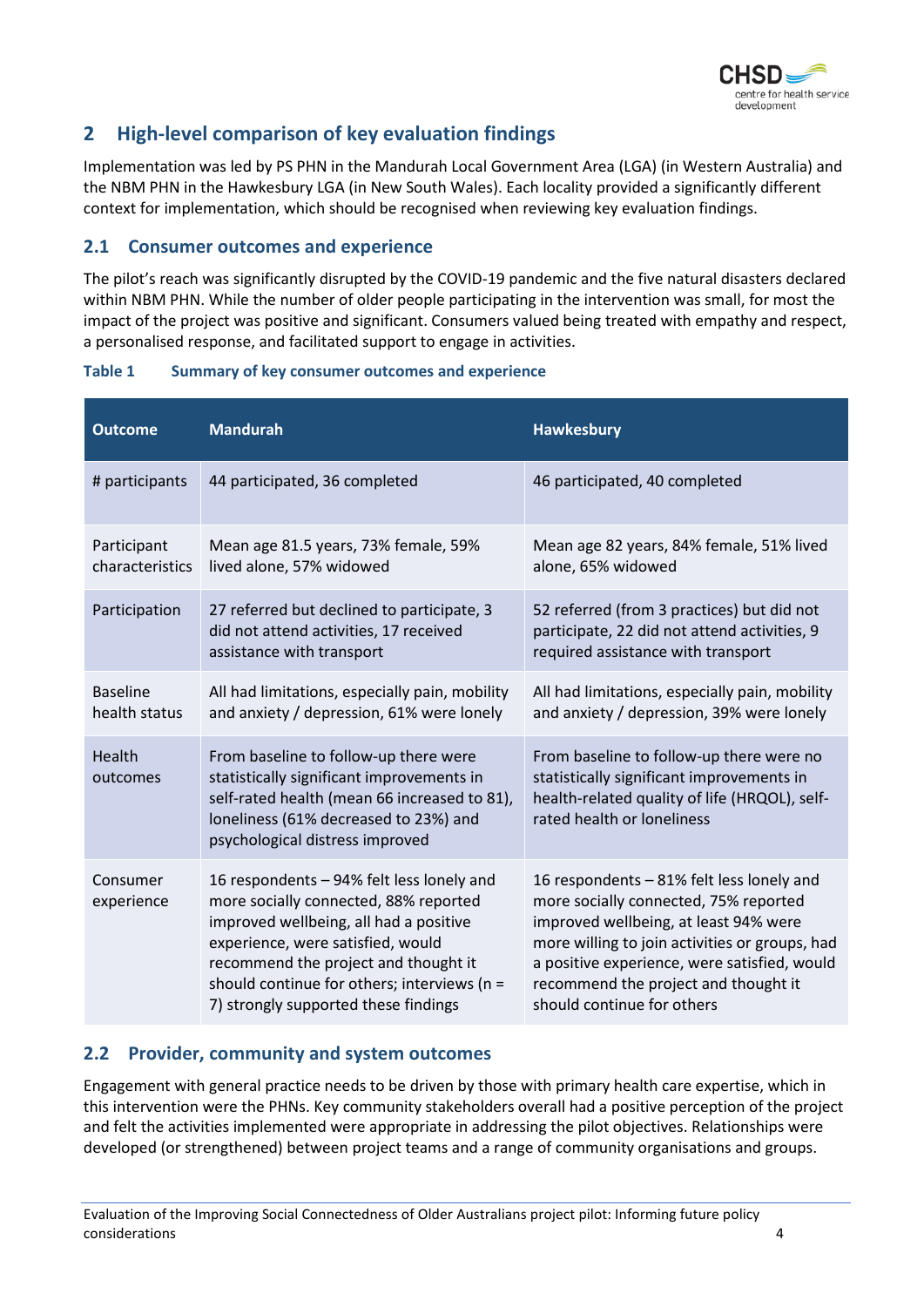

Collaboration with local councils in each implementation site was particularly important as local government is well positioned to support sustainability of project components.

| <b>Outcome</b>                    | <b>Mandurah</b>                                                                                                                                                                                                                        | <b>Hawkesbury</b>                                                                                                                                                                                                     |
|-----------------------------------|----------------------------------------------------------------------------------------------------------------------------------------------------------------------------------------------------------------------------------------|-----------------------------------------------------------------------------------------------------------------------------------------------------------------------------------------------------------------------|
| <b>GP</b><br>engagement           | 5 practices identified for engagement                                                                                                                                                                                                  | 7 practices commissioned, 11 health<br>connectors (GPNs) completed training                                                                                                                                           |
| <b>Referrals</b>                  | Referral pathways developed (including<br>incorporation in HealthPathways)                                                                                                                                                             | Referral pathways developed (including<br>incorporation in HealthPathways)                                                                                                                                            |
| Co-design                         | Community reference group convened for<br>12 months, Collaborative Approaches<br>Workshop facilitated (30+ community<br>stakeholders)                                                                                                  | 3 co-design community workshops (100+<br>participants), advisory committee and<br>working groups sustained throughout<br>project                                                                                      |
| Community<br>engagement           | Asset-based community development<br>through community-builder, range of<br>community events held (e.g. Celebrate<br>Seniors Expo), several new groups and<br>activities initiated in response to community<br>identified service gaps | Asset-based community development<br>through project officer with 74 community<br>connectors trained, 9 community connector<br>touchpoints established, range of<br>community events held (e.g. Seniors Week<br>2021) |
| Asset<br>mapping $/$<br>directory | Comprehensive asset mapping, used<br>internally, Genie online platform trial<br>continuing                                                                                                                                             | Comprehensive asset mapping, online<br>MyHealthConnector directory developed<br>(570+ groups / organisations, 4,500 users<br>over 12 months)                                                                          |
| Stakeholder<br>experience         | 5 survey respondents indicated positive<br>perception of project; stakeholder<br>interviewees (n=20) indicated overall<br>support for the initiative                                                                                   | 11 survey respondents - 94% agreed with all<br>statements, indicating an overwhelmingly<br>positive perception of project; stakeholder<br>interviewees (n=27) indicated overall<br>support for the initiative         |

#### **Table 2 Summary of key provider, community and system outcomes**

This was an ambitious and complex multi-component intervention implemented efficiently during the most testing of times, a global pandemic. Overall, the evaluation concluded with a high degree of confidence that each component of the pilot, as implemented at the two implementation sites, made an important contribution to achieving the objectives of the project.

#### <span id="page-11-0"></span>**2.3 Key lessons from the evaluation**

The key lessons that policy makers can take from the evaluation follow.

#### **2.3.1 Context**

 COVID-19 was a significant disrupter – but also focused attention on the issue of social isolation and older people.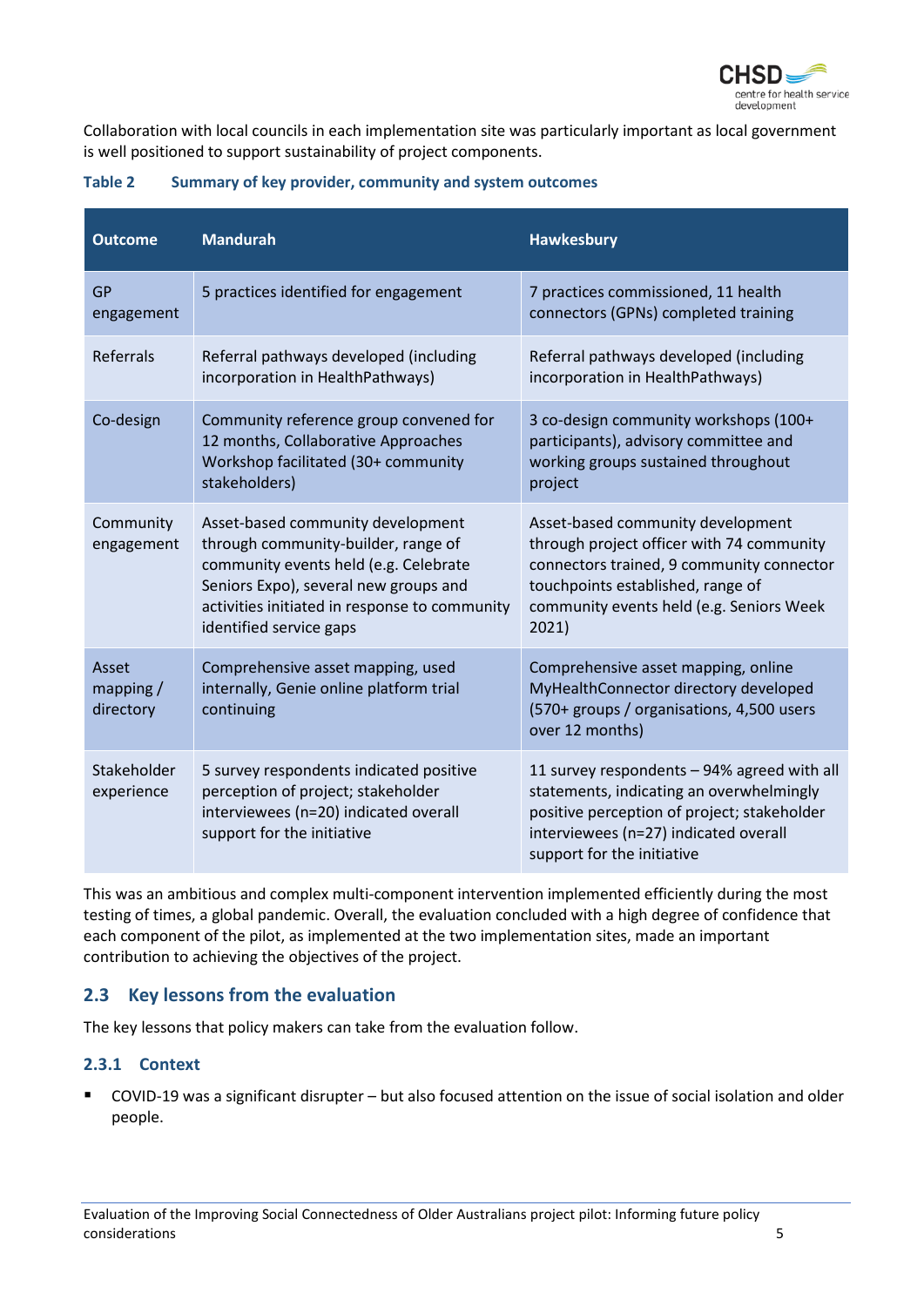

- At the time of writing this report there is a receptive context for change, in part due to greater community empathy for lonely and socially isolated older people that has arisen during the pandemic. It is an opportune time to build on the work of the project pilot.
- The health connector initiative has shown that integration of interventions implemented into the workflow of the general practice and MBS billing arrangements is necessary and achievable.

#### **2.3.2 Identifying and engaging older people**

- General practice and My Aged Care RAS are able to identify lonely and socially isolated people, however, personnel within these services require additional training, support and resources to be effective in this role and to optimise their capacity to appropriately identify, refer and/or respond.
- Older people have differing levels of self-confidence and self-efficacy. Guided self-help (i.e. facilitated support) is essential for a significant proportion of older people, particularly those aged 75 years and over.
- Personalised conversations enable a tailored response to meet individual needs, abilities and interests.
- Aboriginal and Torres Strait Islander peoples require a culturally appropriate intervention that emphasises strengthening kinship.
- For older people there is stigma associated with admitting to loneliness and social isolation and mental illness and limited awareness of the contemporary range of mental health supports. The use of positive language such as 'strengthening social connections' rather than referring to reducing loneliness and social isolation is preferred by older people and considered less stigmatising.
- In regional and rural areas, emergency service providers such as police and rural fire services can be of great assistance in identifying socially isolated older people because of their role in disaster response.

#### **2.3.3 Design**

- Use of evidence, clear objectives and an understanding of the theory of change underpinning interventions is crucial so that the proposed strategies are appropriate in addressing loneliness and social isolation. Rapid cycle planning that is iterative may aid in responding to unexpected events.
- There is no one-size-fits-all solution initiatives need to be tailored not only to individuals but also to communities to effectively use and leverage off existing resources.
- As loneliness and social isolation are complex issues, flexible, multi-component initiatives are required. Place-based approaches appear to be well suited to an integrated health, aged and social care response.
- Initiatives should include 'younger' older people (e.g. ≥ 55 or ≥ 65) to extend their reach and potential benefit. Targeting certain life stages or transitions (e.g. retirement) may be a more useful approach than focusing on specific age groups.
- For some older people, particularly those with mobility and chronic health issues, they may need to be at a stage in life when they have the energy and capacity to try new activities.
- Early involvement of consumers and community stakeholders through co-design is important as initiatives are more likely to be sustained when high levels of community ownership are evident.
- Promoting multi-component interventions that address the social determinants of health as a complement to existing health care is likely to assist with GP engagement.

#### **2.3.4 Implementation**

 Effectively addressing loneliness and social isolation of older people requires an intersectoral approach that draws upon health, aged and social care service providers.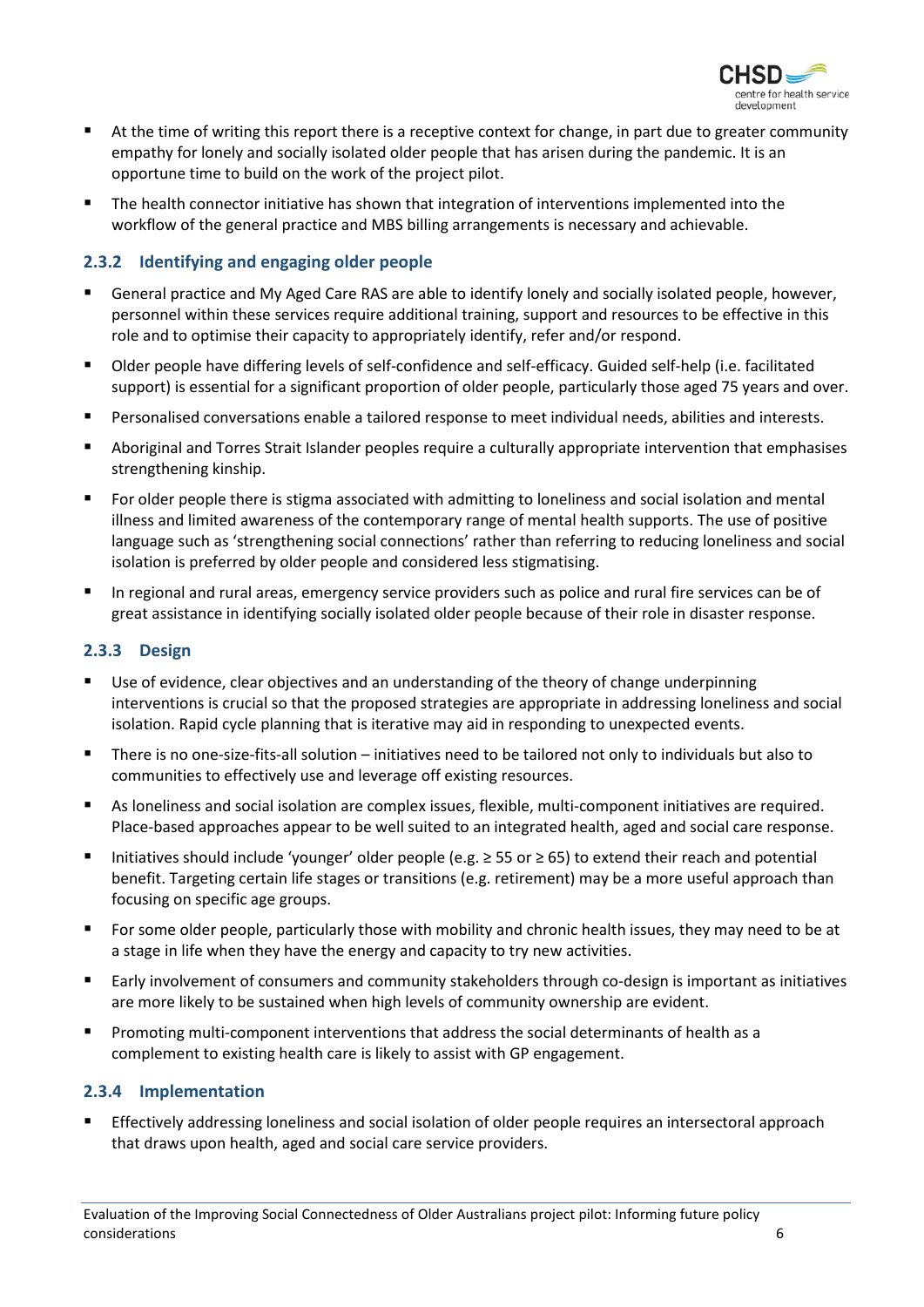

- Collaborative partnerships are vital, and local government is a critical partner because of its role in the provision of basic community infrastructure and services used by older people.
- General practice is an important setting to support the mental health of older people, PHNs are experienced in working with general practice and can leverage off established relationships.
- Focus should be on general practices that are 'receptive' to the intervention and engagement is likely to be enhanced through modest remuneration, support with training in areas such as motivational interviewing, and assistance with integrating the intervention strategies into usual workflow.
- Service providers that routinely work with older people, such as providers of My Aged Care RAS, are likely to have a workforce that is experienced in engaging with older people and establishing rapport.
- The mapping of community assets is fundamental to increasing the awareness of health and social care service providers of the rich range of existing community groups and services already available within the local community.
- Clear and wide-ranging referral pathways are necessary so that older people, other community members and service providers understand how best to refer and support lonely and socially isolated older people.
- PHNs require flexibility in the implementation of loneliness and social isolation interventions for older people so that differences in community infrastructure can be accommodated. This may be facilitated by permitting blended approaches that allow in-house project coordination supported by commissioning of external expertise as necessary. Hybrid models should include recognition of the true costs borne by PHNs.
- Interagency relationships take time to develop and are based on trust, mutual respect and reciprocal support. These existing community networks can make an important contribution to interventions designed for older people, but some basic funding may be needed to facilitate this engagement.

#### **2.3.5 Evaluation**

- Where possible, it is more efficient to use existing routinely collected data for monitoring and evaluation to minimise the burden upon project participants. This requires data-sharing agreements with general practice and may necessitate some compromise as to the available data items.
- Data linkage, while challenging, provides opportunities to obtain highly valuable information about medium to longer-term health outcomes of older program participants.
- As many older people may not have the capacity to participate in online data collection activities, innovative qualitative and quantitative approaches to gathering information about their experience and perspectives is essential to ensure they can contribute to evaluation findings.
- If available, appropriate validated scales should be used to measure outcomes that align with the primary aim of the intervention.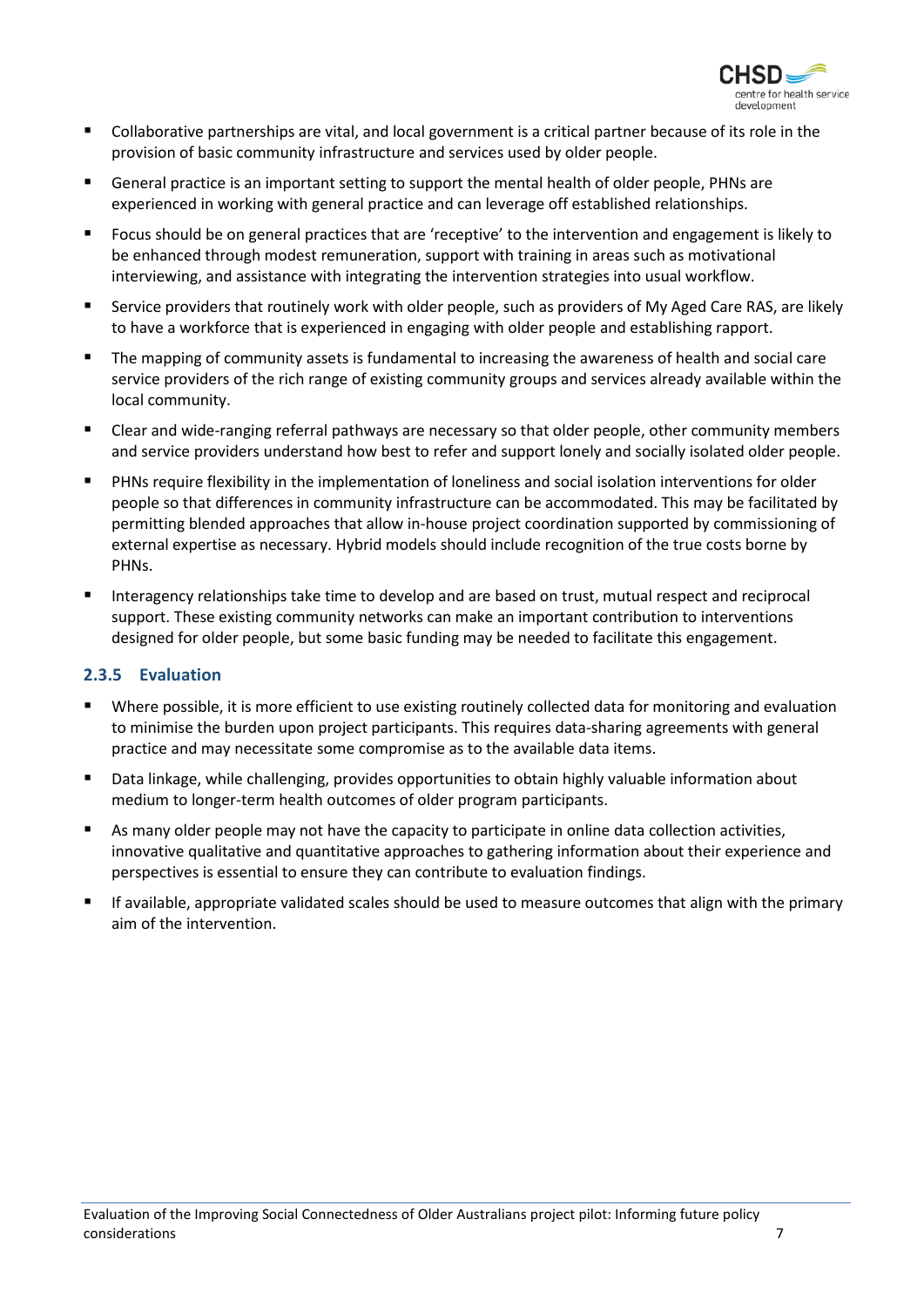

#### <span id="page-14-0"></span>**3 National policy environment**

#### <span id="page-14-1"></span>**3.1 Policy context**

This project pilot was funded through the 'Better Ageing' initiative of the 2018-19 More Choices for a Longer Life Budget Package (Australian Government Department of Health 2018a).

The pilot took place in a policy context in which a range of broader mental health supports are available to older Australians. This includes funding since 2018-19 to PHNs to commission psychological treatment services targeting the mental health needs of older people living in residential aged care facilities through the 'Improved Access to Psychological Services in Residential Aged Care Facilities' initiative. In addition, in response to the impacts of the COVID-19 pandemic, in 2020-21 the Australian Government funded PHNs to commission mental health nurses and equivalent workforces to provide additional support to older Australians experiencing loneliness and/or isolation and who have or are at risk of mental health conditions until 31 December 2021. Furthermore, from 10 December 2020 to 31 December 2022 individual Medicare subsidised psychological support under the *Better Access to Psychiatrists, Psychologists and GPs through the MBS* initiative has been expanded to aged care residents (Australian Government Department of Health 2018c).

Reports from a number of major inquiries addressing older Australians' mental health were also released during the pilot's implementation period. The Productivity Commission's Inquiry into Mental Health was handed to the Australian Government on 30 June 2020 (Australian Government Productivity Commission n.d.) and identified a range of issues relevant to the mental health of older people including the increased risk of mental ill-health arising from loneliness and social isolation and the importance of access to appropriate mental health supports (Australian Government Productivity Commission 2020). The final report of the Royal Commission into Aged Care Quality and Safety (Royal Commission) was tabled in the Australian Parliament on 1 March 2021 (Royal Commission into Aged Care Quality and Safety 2021). Particularly relevant recommendations include Recommendation 33 – Implementing a social supports category in the aged care program, Recommendation 59 – Increased access to Older Persons Mental Health Services, and Recommendation 61 – Short-term changes to the MBS to improve access to medical and allied health services. On 11 May 2021, the Australian Government published its response to the Royal Commission's report, accepting or accepting in-principle all recommendations. The Hon Greg Hunt MP, Minister for Health and Aged Care, also advised in a media release that the 2021-22 Budget measures announced in response to the Royal Commission signal a once in a generation reform, including a \$17.7 billion investment in an aged care reform package.

#### <span id="page-14-2"></span>**3.2 Levels of mental health care**

PHNs work with their communities to improve access to primary and specialist mental health care. Fundamental to the joint regional planning and commissioning of mental health services is a stepped care approach. This means that a person presenting to the health system is matched to the least intensive level of care that most suits their current treatment need, considering the balance between intended benefits and potential risks (Australian Government Department of Health 2020b, p. 10). A schematic representation of levels of care is included in [Figure 1](#page-15-1) (Australian Government Department of Health 2019, p. 8). Planning mental health services, according to this stepped care approach, relies on "stratification of the population into different 'needs groups', ranging from whole of population needs for mental health promotion and prevention, through to those with severe, persistent and complex conditions" (Australian Government Department of Health 2019, p. 8).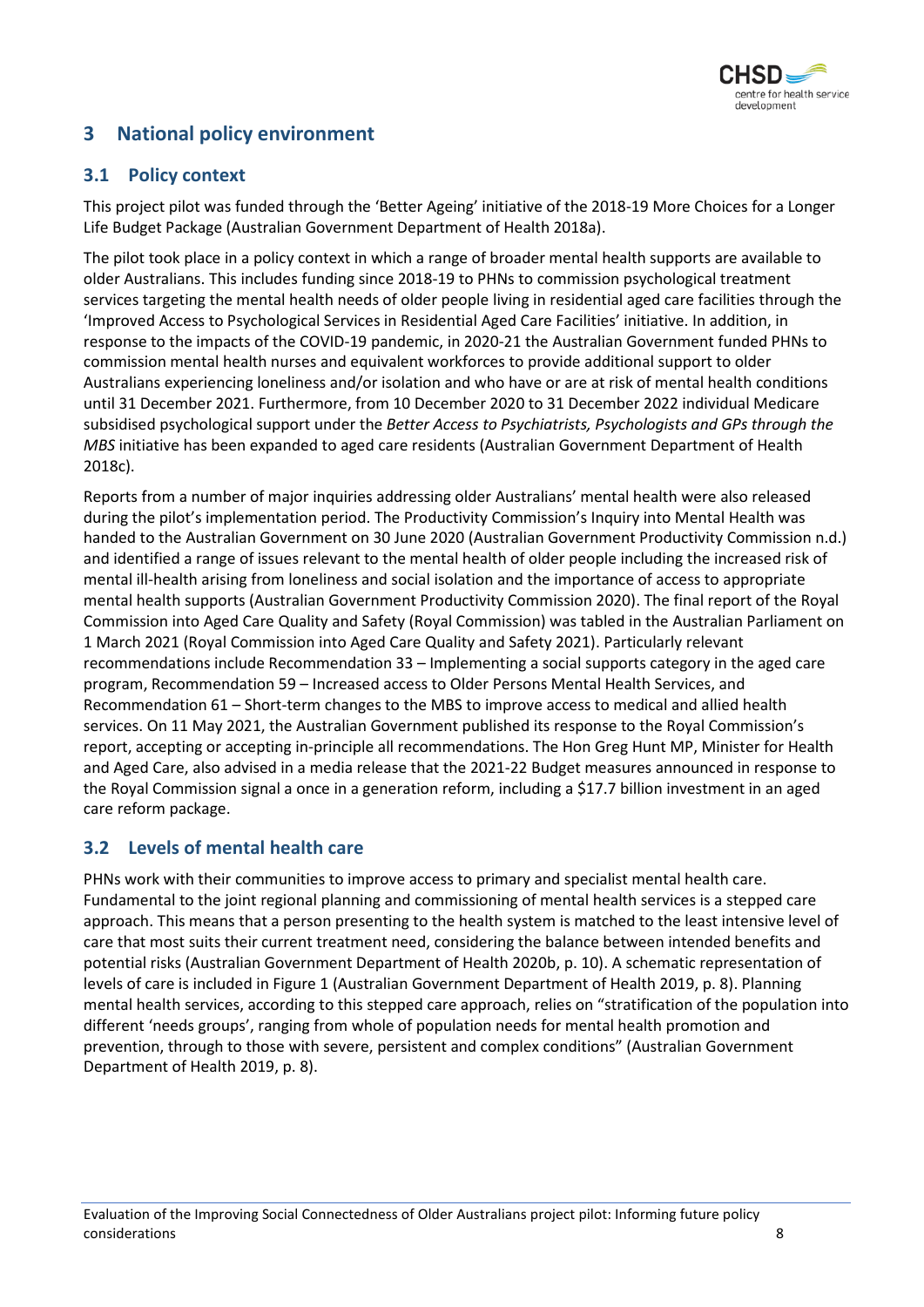

#### <span id="page-15-1"></span>**Figure 1 Schematic representation of levels of mental health care**



#### <span id="page-15-0"></span>**3.3 Mental health impacts of the COVID-19 pandemic**

The potential impact of the COVID-19 pandemic on the mental health of all Australians, including older people, was recognised with the endorsement by National Cabinet of the National Mental Health and Wellbeing Pandemic Response Plan in May 2020 (Australian Institute of Health and Welfare 2021b). This plan identified the particular vulnerability of older people to the coronavirus and the disproportionate impact on older people of physical distancing measures with loss of support leading to increased social isolation. Many older people had no access to online services and a fear of leaving their home to access services face-to-face (Australian Government Department of Health 2021b). These factors were anticipated to impact upon the wellbeing and mental health of older people (United Nations 2020). Other impacts reported include those arising from "reduced access to essential medicines and supplies occurring because of global disruption to supply chains and reduced access to usual healthcare" (Richardson et al. 2020, p. 2).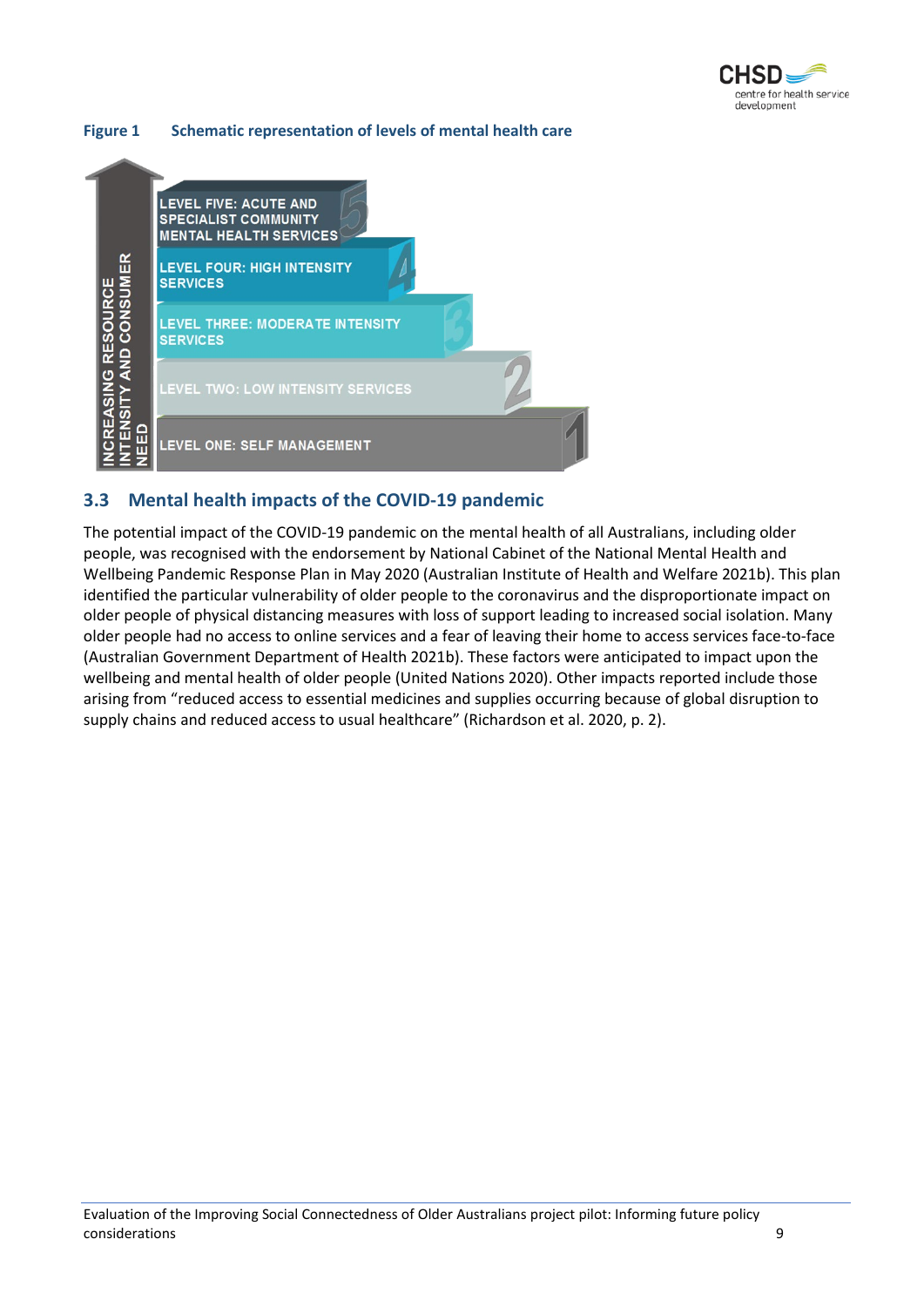

#### <span id="page-16-0"></span>**4 Shaping models of care for older Australians in the future**

#### <span id="page-16-1"></span>**4.1 Snapshot of current evidence**

Many of the findings reported through the pilot evaluation are supported by literature. A brief summary of this evidence is provided below.

#### **4.1.1 Service models, interventions and strategies**

- Loneliness and social isolation is a personal experience and consequently individualised person-centred responses are essential – one size will not fit all (Fakoya et al. 2020).
- Initiatives described in the literature largely include one-to-one interventions, group activities or community engagement approaches (Skingley 2013).
- Interventions aiming to tackle loneliness and social isolation typically address three main areas: enabling individuals to maintain existing relationships, facilitating the creation of new connections, and using psychological therapies to help the individual reassess the way they think about their relationships (Jopling 2015).
- Multi-component strategies are less researched but show promise based on implementation experience with other complex health and social issues (Ogrin et al. 2021).
- Place-based approaches appropriately implemented provide an effective mechanism for engaging the local community and strengthening collaborative efforts to strengthen social connections (Crew 2020).
- Addressing loneliness, social isolation and social connectedness of older people requires intersectoral action between health, aged and social care sectors (Ogrin et al. 2021).
- **There is good evidence about the effectiveness of self-help treatments for depression and anxiety,** particularly with therapist support (Boulton et al. 2021).
- Telehealth interventions have been shown to improve psychological outcomes for older adults, including decreasing anxiety and depressive symptoms (Kruse et al. 2020).
- Low intensity interventions have been found to produce positive outcomes when patients are highly motivated, a coach or therapist guides the use of the materials, and several low intensity interventions are used simultaneously (Joice et al. 2010).
- Strategies to connect with older Australians require establishment of two-way forms of engaging, rather than only offering help or creating one-way forms of engagement (Maisey 2020).

#### **4.1.2 Barriers to engaging older people**

- Older people who are socially isolated are by definition hard to reach. Understanding the characteristics of people who are most at risk can help with targeting these groups. For example, living alone, health problems and disability (including cognitive impairment), sensory impairment such as hearing loss, and major life events such as loss of a spouse have all been identified as risk factors for loneliness and social isolation (Findlay 2003; Grenade & Boldy 2008).
- Different ways of identifying, assessing and responding to loneliness and social isolation are needed for particular sub-groups of older people including those with:
	- significant chronic health issues
	- mobility impairment
	- cognitive impairment
	- serious mental health issues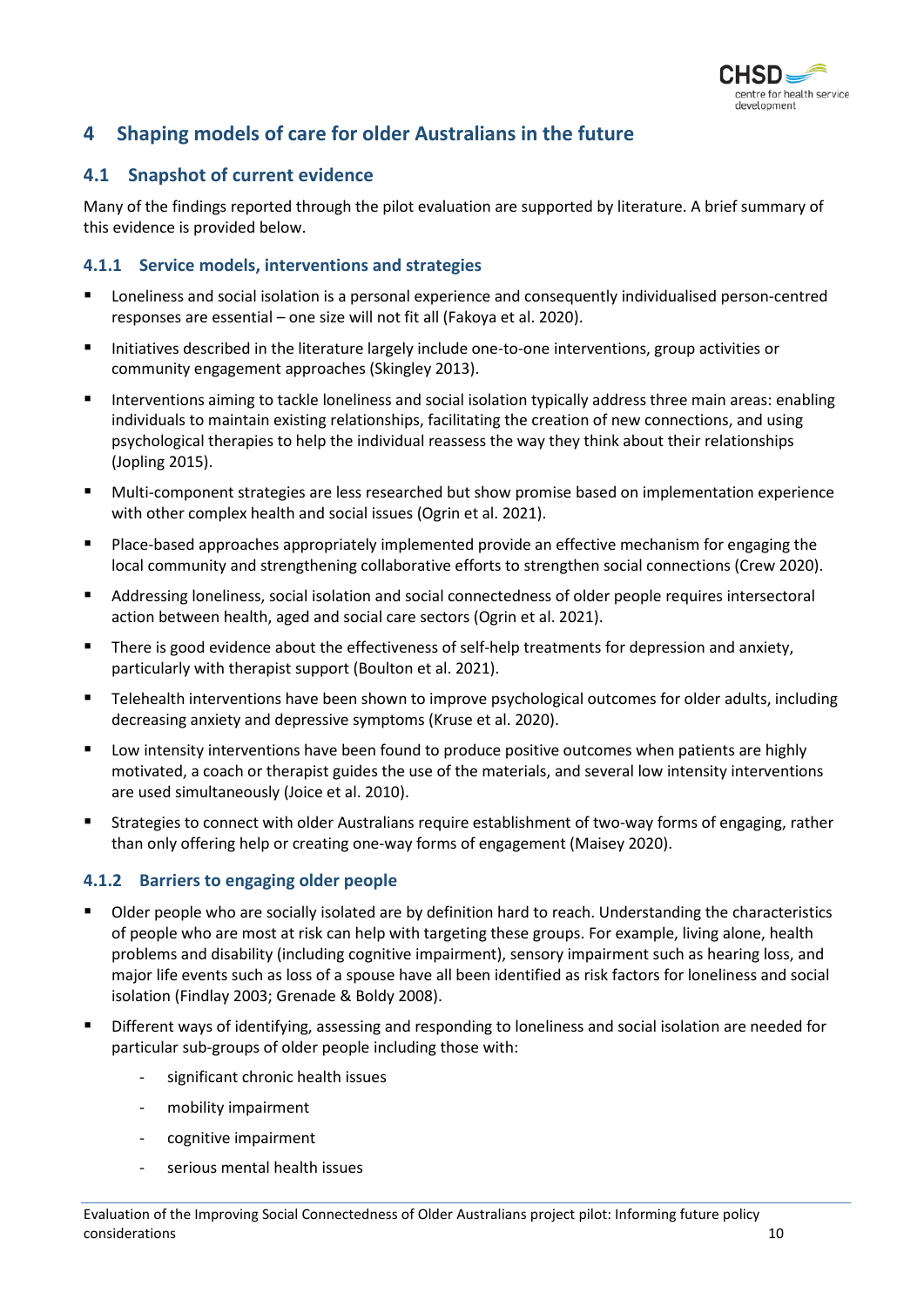

- diverse cultural needs (Jopling 2015).
- Older people are reluctant to identify as being lonely or socially isolated often because of the stigma associated with this unless they believe they have the need and capacity to strengthen their social connections (Cattan et al. 2003; Cattan et al. 2005).
- Older people who are experiencing chronic loneliness may need specialist mental health support (Age UK 2018).
- People aged 65 years and over remain Australia's least digitally included age group with an Australian Digital Inclusion Index (ADII) of 49.7 compared with the national average of 63.0. The ADII measures three key dimensions of digital inclusion: access, affordability, and digital ability (Thomas et al. 2020).

#### <span id="page-17-0"></span>**4.2 Framing loneliness and social isolation interventions**

Within Australia, there is socio-demographic and health data which in conjunction with internationally robust research evidence confirms that loneliness and social isolation in older people is a significant health issue that governments must address. How this issue and policy responses to it are 'framed' have important implications and will influence possible solutions. For example, at a broader societal level loneliness and social isolation may be seen as a public health issue and responded to with primary, secondary and tertiary health promotion strategies. However, if it is framed as a mental health issue affecting individuals then this may drive a therapeutic approach through the use of a stepped care mental health model which may or may not involve other community and social care services.

PS PHN framed the pilot as a mental health promotion and prevention initiative, because the focus of the initiative was the 'social connectedness of older Australians' which is not a mental disorder, and in and of itself may not necessarily lead to one (although it can contribute). The initiative was perceived as more of a social support program that wasn't necessarily mental health treatment specific. Challenges arose in the context of broader PHN guidance documentation relating to low intensity services. Funding guidelines were perceived to suggest a treatment orientation and for treatment to occur there needs to be a diagnosable condition or an assessment that the individual is at risk of one (Australian Government Department of Health 2019).

Several stakeholders framed the project as a social prescribing initiative, citing that the health and community connectors in NBM PHN and project coordinators in PS PHN were effectively acting as 'link workers' through linking older people to non-medical services and activities. PHN teams were reluctant to describe the individual-level intervention strategy in this way as they correctly recognised that there is currently no policy guidance for PHNs in relation to social prescribing and no Australian Government policy position on the use of MBS items for social prescribing. The interest in social prescribing has been growing, with the Royal Australian College of General Practitioners and Consumers Health Forum of Australia co-hosting a Social Prescribing roundtable in November 2019. Their report of this event highlighted the trend in several countries of implementing policies to integrate health and social care and noted:

#### *We foresee a future where social prescribing supports better connections between our systems of care and better connections between people in our communities. (Royal Australian College of General Practitioners and Consumers Health Forum of Australia 2020, p. 8)*

Several recommendations for policy makers were included, such as the need for:

*…an analysis of which professions are best placed to fulfil the link worker role in Australia, adjusting for different levels of complexity. (Royal Australian College of General Practitioners and Consumers Health Forum of Australia 2020, p. 8)*

The UK National Health Service views social prescribing as a key component of universal personalised care and, through their Long Term Plan, NHS England has committed to building a social prescribing workforce (National Health Service 2019, n.d.). The plan states: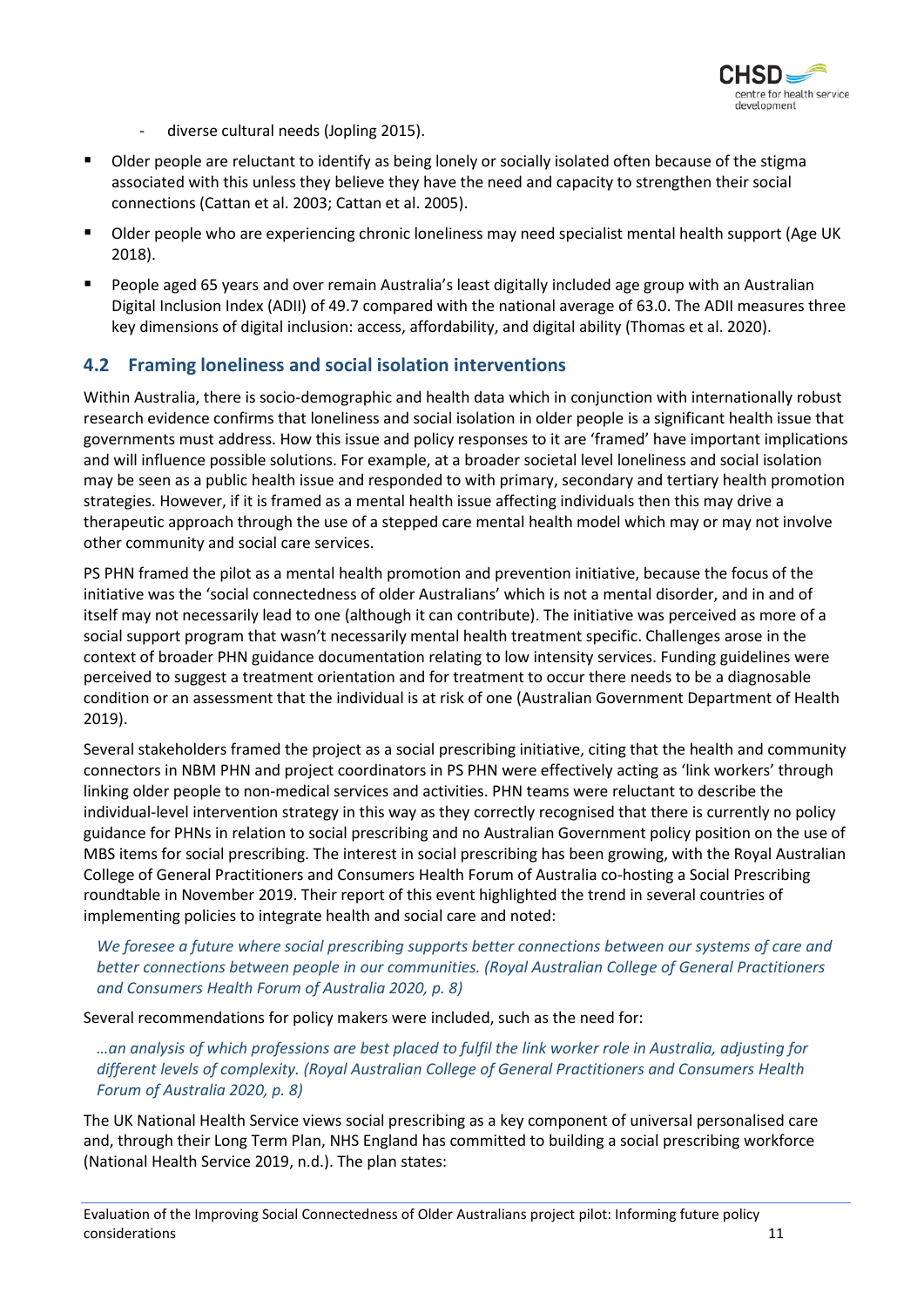

#### *Over 1,000 trained social prescribing link workers will be in place by the end of 2020/21 rising further by 2023/24, with the aim that over 900,000 people are able to be referred to social prescribing schemes by then. (National Health Service 2019, p. 25)*

Within Australia (Ending Loneliness Together 2020), New Zealand (Let's End Loneliness 2021; Loneliness NZ 2021), Canada (Hamilton Seniors Isolation Impact Plan 2016; HelpAge Canada 2021) and the UK (Campaign to End Loneliness 2021), there is increasing interest at government and community levels in the impact of loneliness and social isolation. This has been exacerbated by the COVID-19 pandemic and is now firmly on the policy agenda of many nations (The Commonwealth Fund 2021). The UK was one of the first governments to appoint a Minister for Loneliness (GOV.UK 2018), with Japan recently establishing a Minister for Loneliness and Isolation (Kawaguchi 2021).

#### <span id="page-18-0"></span>**4.3 Addressing loneliness and social isolation through existing infrastructure**

The pilot demonstrated that commissioning into general practice might be a helpful policy approach into the future. The Australian Government has access to two important networks that can help with systematically identifying, assessing and supporting lonely and socially isolated older people: the integrated infrastructure of PHNs and general practices, and the RAS that provide entry to the My Aged Care service gateway (Australian Government Department of Health 2021c).

The first step in intervening to reduce the mental and physical health impacts of loneliness and social isolation is to identify older people at risk. GPs and My Aged Care RAS are well positioned to identify at risk older people through existing assessment processes, for example the health assessment for people aged 75 years and older and the CHSP service assessment process. The assessment process for CHSP services already allows for identification of social support needs, however, variability in access to services may often mean that there is no appropriate means to assist lonely older people. Regional assessors could refer these at risk older people to either appropriately resourced general practices who, through a health connector role, could holistically assess physical and mental health needs or directly refer patients requiring facilitated support to a community connector or link worker that supports several general practices. These community connectors can then support older people to become more socially connected, utilising existing community assets. There are several MBS items that may be able to support the health connector role within general practice (refer to [Figure 2\)](#page-19-1).

A network of community connectors could support a range of primary care initiatives, as currently occurs in the UK and was demonstrated particularly in response to the COVID-19 pandemic (Giebel et al. 2020). In addition, there are existing Departmental initiatives (e.g. Aged Care Navigator initiative) and government programs (e.g. Village Hubs) that could be leveraged to support older people, particularly for those who face additional barriers or are vulnerable and require face-to-face engagement, with repeated interactions over time (Australian Healthcare Associates 2020). Considering workload demands and time constraints experienced by mental health nurses (Foster et al. 2021), upskilling a network of GPNs and community-based workers to help support older people at risk of or experiencing social isolation or loneliness is a viable alternative. Such an approach has the potential to provide a personalised response close to home that includes options for facilitated support and guided self-help. Social prescribing has been identified as an effective mechanism for addressing the social determinants of health and may provide a useful demand management strategy to assist general practice to cope with the demands of an ageing population (Cordis Bright 2019).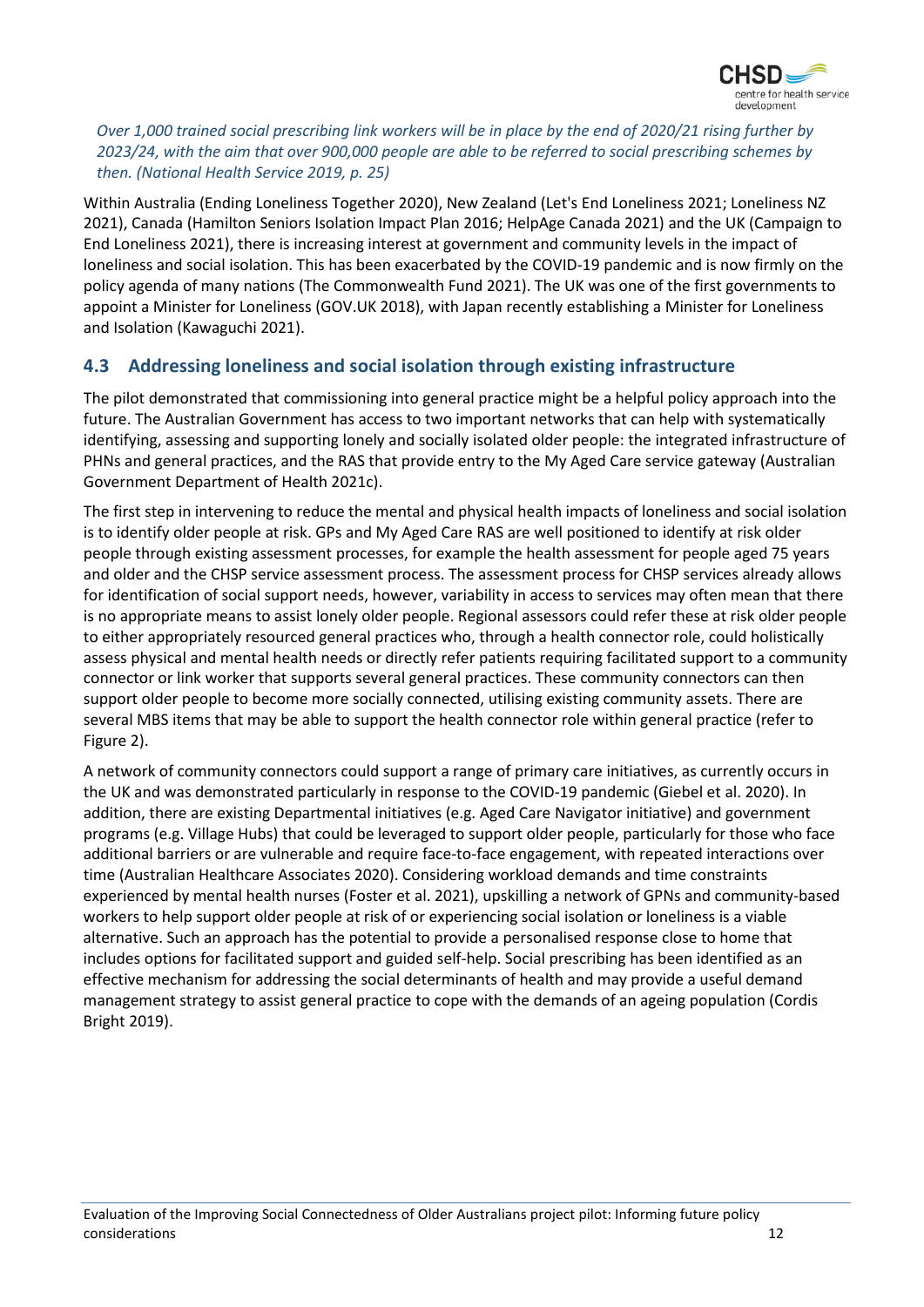

#### <span id="page-19-1"></span>**Figure 2 Using existing MBS items to support the health connector role**



For GPs and other service providers, including information about appropriate referral pathways to better manage loneliness and social isolation and appropriate interventions through an online health information platform like HealthPathways or a community information repository is an important way to assist them to work together with patients, at the point of care. Education and training of administrative and general practice staff about common risk factors may also help in identifying older patients in need of assistance. For many older people as they age, there is an increased reliance on their GP as a trusted source of advice (NBM PHN 2020; University of Southampton n.d.). The sensitive issue of loneliness and social isolation is clearly more likely to be discussed when rapport and trust has been established.

#### <span id="page-19-0"></span>**4.4 Future interventions**

Future interventions should recognise the contribution that older people bring to the social capital of their communities. They have much to offer to the design and delivery of interventions that are developed to support their mental wellbeing. Using a strengths-based approach supports this view and aligns with current national mental health policy. Older people are not a homogeneous group and different strategies to reduce loneliness and social isolation and improve social connections will be needed that are appropriate for the target population and focus of the intervention. For example, less mobile older people with multiple chronic conditions who are unable to easily leave their home may require a significantly different approach to building social connections than older persons with a history of mental illness and maladaptive social cognition (Cacioppo et al. 2015). Loneliness and social isolation may be perceived quite differently in population sub-groups such as Aboriginal and Torres Strait Islander peoples, those from culturally and linguistically diverse groups and people from LGBTQI+ communities. Their perspectives may be shaped by historical experiences of alienation and/or discrimination and consequently interventions that are appropriate given this lived experience may need to be developed.

Throughout the evaluation, the major barriers to improving social connections for older people were frequently attributed to difficulties accessing appropriate transport, reduced mobility and impacts from chronic health conditions, limited digital skills and resources and issues that can be broadly described as mental health literacy. Future projects need to include the capacity to support older people unable to participate in interventions because of these barriers. Despite innovative programs being available to enhance the digital literacy of seniors, there will remain significant numbers of older people who will need ongoing help to adapt to new forms of service delivery that require an online presence or use of mechanisms such as telehealth. Older adults' relatively poor mental health literacy (Chesser et al. 2016; Piper et al. 2018) should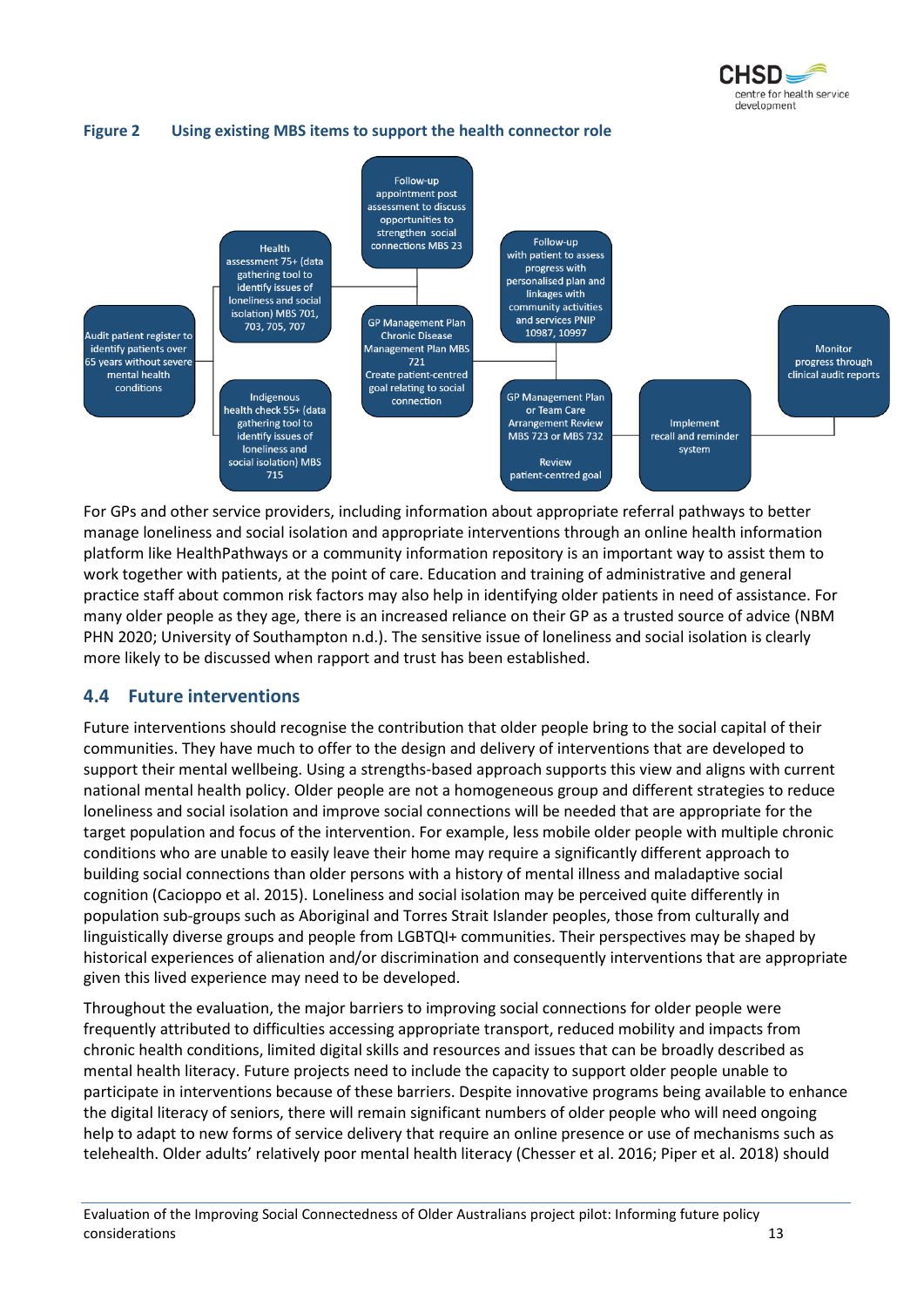

also be considered in the development of models of care, particularly in terms of their awareness of the impacts of loneliness and social isolation.

A whole of community effort is likely to be most effective and community connectors could support other primary health and social care workers, such as health connectors, in providing evidence-based programs for particular groups of older people. Through a place-based approach, the existing assets of the local community can be used for older people wishing to form new social connections. General practices with health connectors could be supported by a cluster of community connectors who provide facilitated support to older people, so they are able to attend activities. They may also link older people with mobility issues to activities that can be provided in their own home for example, telephone befriending services.

The components of an integrated model of care to strengthen social connections of older Australians is presented i[n Figure 3.](#page-20-1)

<span id="page-20-1"></span>



#### <span id="page-20-0"></span>**4.5 Engaging older people in evaluation**

The engagement of evaluators at the project initiation stage facilitates a collaborative and evidence-based approach to the development, implementation and evaluation of interventions. This was a strength of the pilot. Involving older people in evaluation during the social disruptions that arose was extremely difficult as they quite rightly recognised their vulnerability to COVID-19.

Evaluation plans had to be continuously reassessed as the context for implementation shifted in response to the COVID-19 pandemic and other environmental disruptions. For example, the planned time series analysis of the participating practices to monitor changes in the provision of health assessments, mental health treatment plans etc., for older people was confounded by the COVID-19 pandemic as 'usual practice' and implementation in the targeted practices was severely disrupted by lockdowns and the introduction of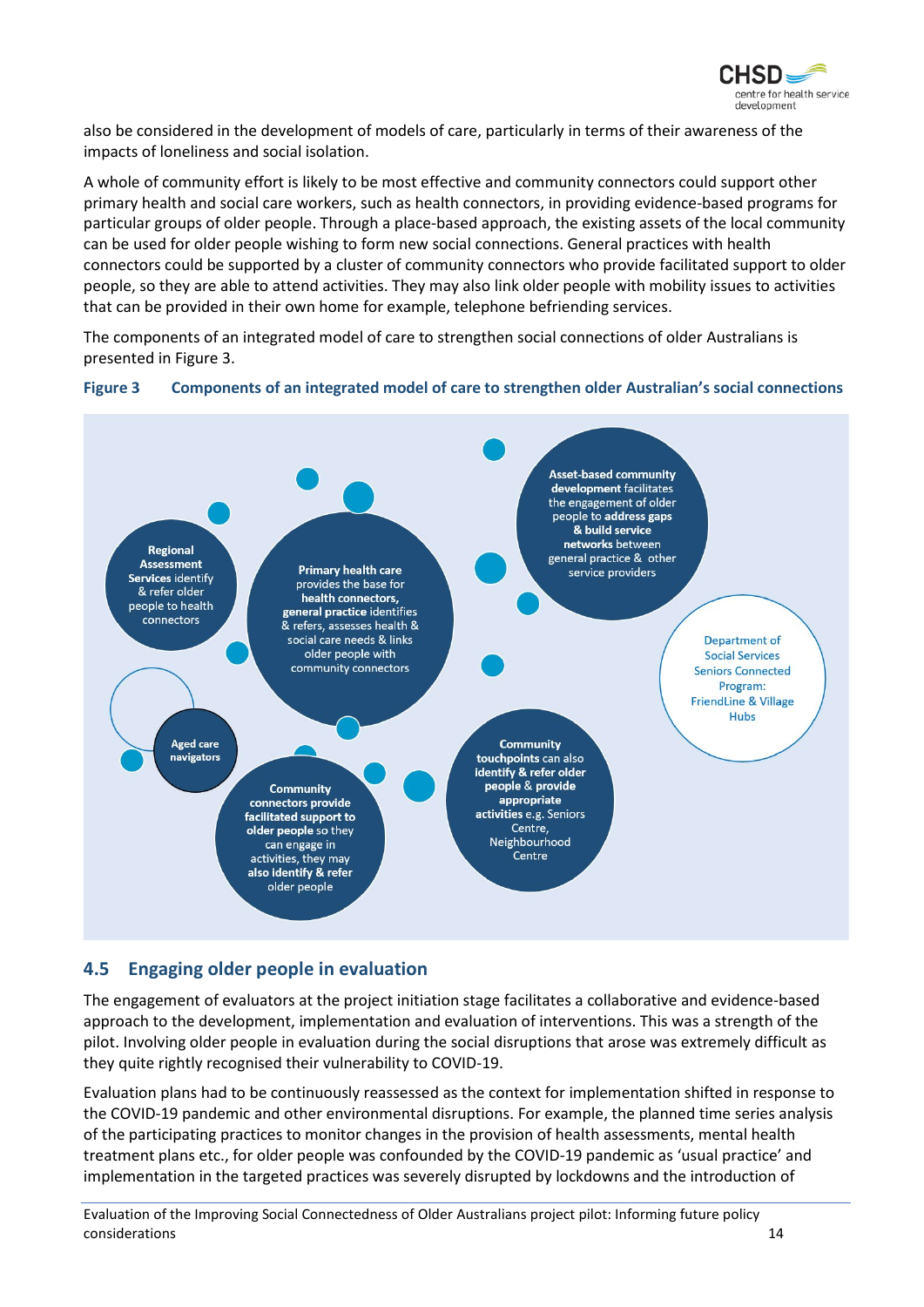

alternative consultation processes such as telehealth. Consequently, the time series was unable to be used as originally intended.

Project teams on occasion reported that the evaluation data they were asked to collect from older people was a disincentive to participation for older people. There is always a balancing act between achieving relevant evaluation data collection and reducing data collection burden, particularly in pilot evaluations. This led to renewed efforts by the evaluators to streamline data collection and minimise the inconvenience for both project teams and participants. Discussions are needed early in program planning to ascertain the availability and appropriateness of existing administrative datasets to support evaluation efforts.

A gap in data collection was unfortunately the voice of the consumer. A series of qualitative data collection activities were planned that brought older people together in groups to explore their experience. When restrictions on public gatherings prevented this, surveys were introduced with 16 responses secured from each implementation site, noting that this represented approximately 40% of consumers who completed the intervention. A large proportion of older people are reluctant to complete web-based surveys or use videoconferencing platforms. Despite repeated requests for interviews, at one site no consumer was prepared to participate in an interview. In the other implementation site, seven consumers participated in a telephone interview, and this provided rich and valuable project insights about consumer experience. To supplement data collected from consumers, project teams were asked to provide consumer or patient stories to illustrate their perception of the impact of the project for older participants.

In pilot studies where the design of the intervention and process of implementation are both being tested, economic analyses such as cost-effectiveness analysis may not be appropriate. An alternative method is a cost consequence analysis (CCA) which may be useful in pilot studies, or as a pre-cursor to a future costeffectiveness analysis. A CCA was completed which showed relatively moderate investment resulted in a considerable range of outputs and short-term impacts and outcomes at each site, however, if more extensive trialling of an enhanced intervention was to occur, it would be appropriate to conduct a more comprehensive economic evaluation (Centre for Epidemiology and Evidence 2017).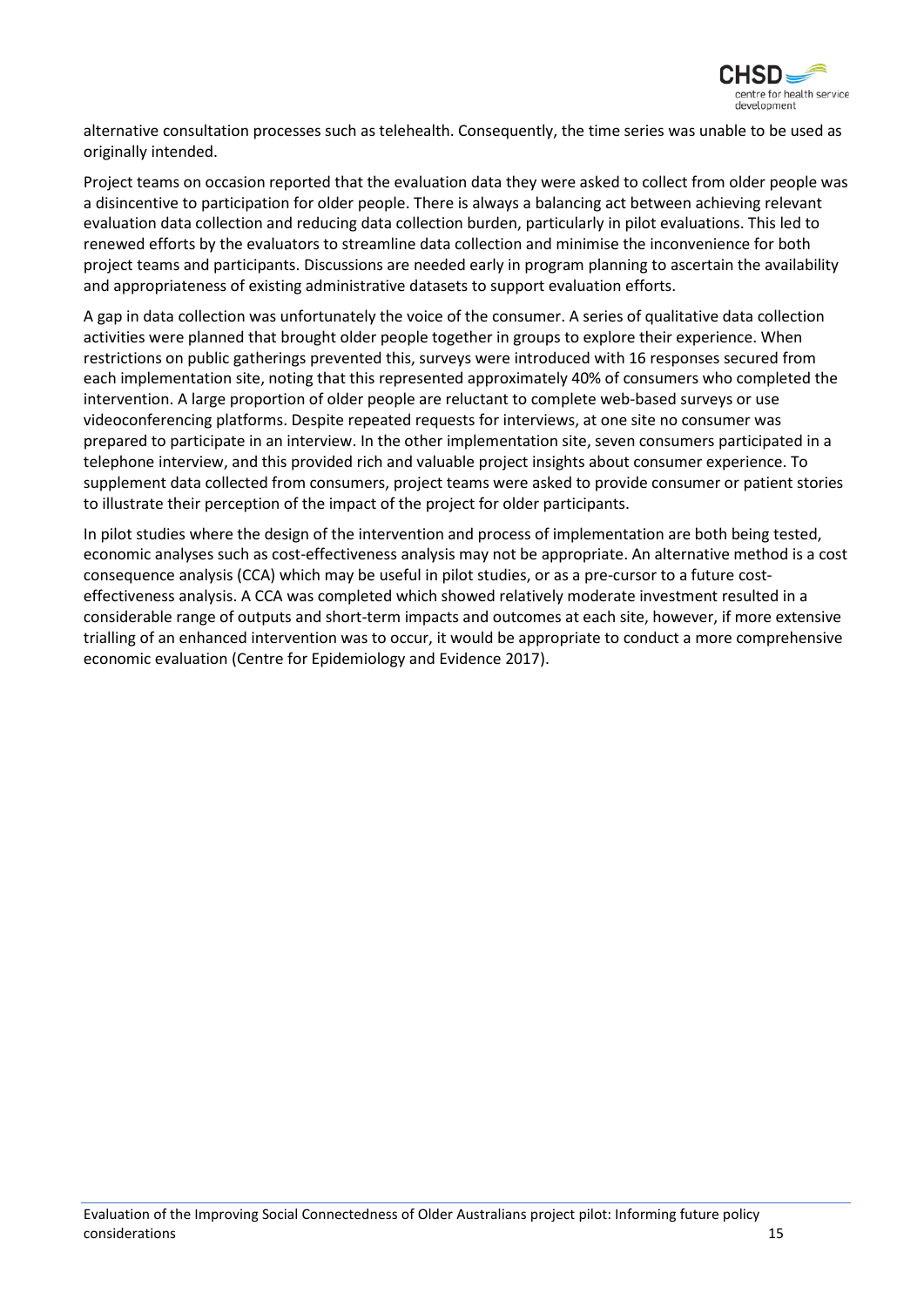

#### <span id="page-22-0"></span>**5 Conclusion and recommendations**

The ISCOA project pilot was implemented to build knowledge and capacity about how to address loneliness and social isolation among older Australians in the context of two PHNs. It is possible to integrate the most effective strategies from the two implementation sites to inform the design of an improved intervention. Consideration needs to be given to how this is 'framed' or described to ensure the intervention aligns with PHN priorities and funding guidelines in both mental health and aged care service delivery. Further research and evaluation is needed to determine the effectiveness of different interventions and approaches (Fakoya et al. 2020; Ogrin et al. 2021). This intervention could be tested through an experimental study with wider implementation and a robust cost-effectiveness analysis to quantify the anticipated savings to government.

The intersectoral nature of loneliness and social isolation necessitates collaboration and coordination between various departments of national, state and territory and local government – "social isolation requires a multi-faceted policy response" (Pate 2014). The connection between physical and mental health and loneliness and social isolation suggests the Australian Government Department of Health has a key role in addressing this issue. There are increasing calls from advocacy groups such as Ending Loneliness Together, in partnership with R U OK?, and professional associations such as the Australian Psychological Society, for the Australian Government to respond to the issue by "equipping, implementing and mobilising all sectors to deploy Australia's first National Loneliness and Social Isolation Response Strategy" (2021). In the ISCOA evaluation, those who delivered the individual-level strategy, the GPNs who worked as health connectors and regional assessors that acted as project coordinators, were strongly of the view that addressing loneliness and social isolation in older people is a fundamental part of providing person-centred health and social care.

The following recommendations arising from the evaluation findings are provided.

**Recommendation 1**: Review PHN guidance documents relating to low intensity services to ensure inclusion of mental health promotion and prevention strategies to reduce loneliness and social isolation amongst older people.

**Recommendation 2**: Design future interventions to include a focus on relevant life-stages or transition points so that access is available to a wider-range of older people, including people aged 65 years and over and older Aboriginal and Torres Strait Islander peoples aged 55 years and over.

**Recommendation 3**: Ensure barriers to older people's participation in loneliness and social isolation interventions are addressed through providing facilitated support to participate, access to transport and digital technologies, and ensuring interventions are culturally safe and appropriate.

**Recommendation 4**: Encourage intersectoral responses and networked service models to address older people's mental health needs, including loneliness and social isolation, that engage health, aged and social care service providers and relevant community-based organisations.

**Recommendation 5**: Allow flexibility in how PHNs implement loneliness and social isolation interventions so that commissioning can be blended with in-house project delivery if appropriate, recognising the true costs borne by PHNs when using a hybrid implementation model.

**Recommendation 6**: Support a larger trial of a place-based multi-component intervention that utilises existing infrastructure and engages the broader community in addressing loneliness and social isolation in older people.

**Recommendation 7**: Consider the opportunities to apply the learnings from the pilot nationally amongst Australia's 31 PHNs.

**Recommendation 8**: Consider a more comprehensive national policy response to the issue of loneliness and social isolation for older Australians.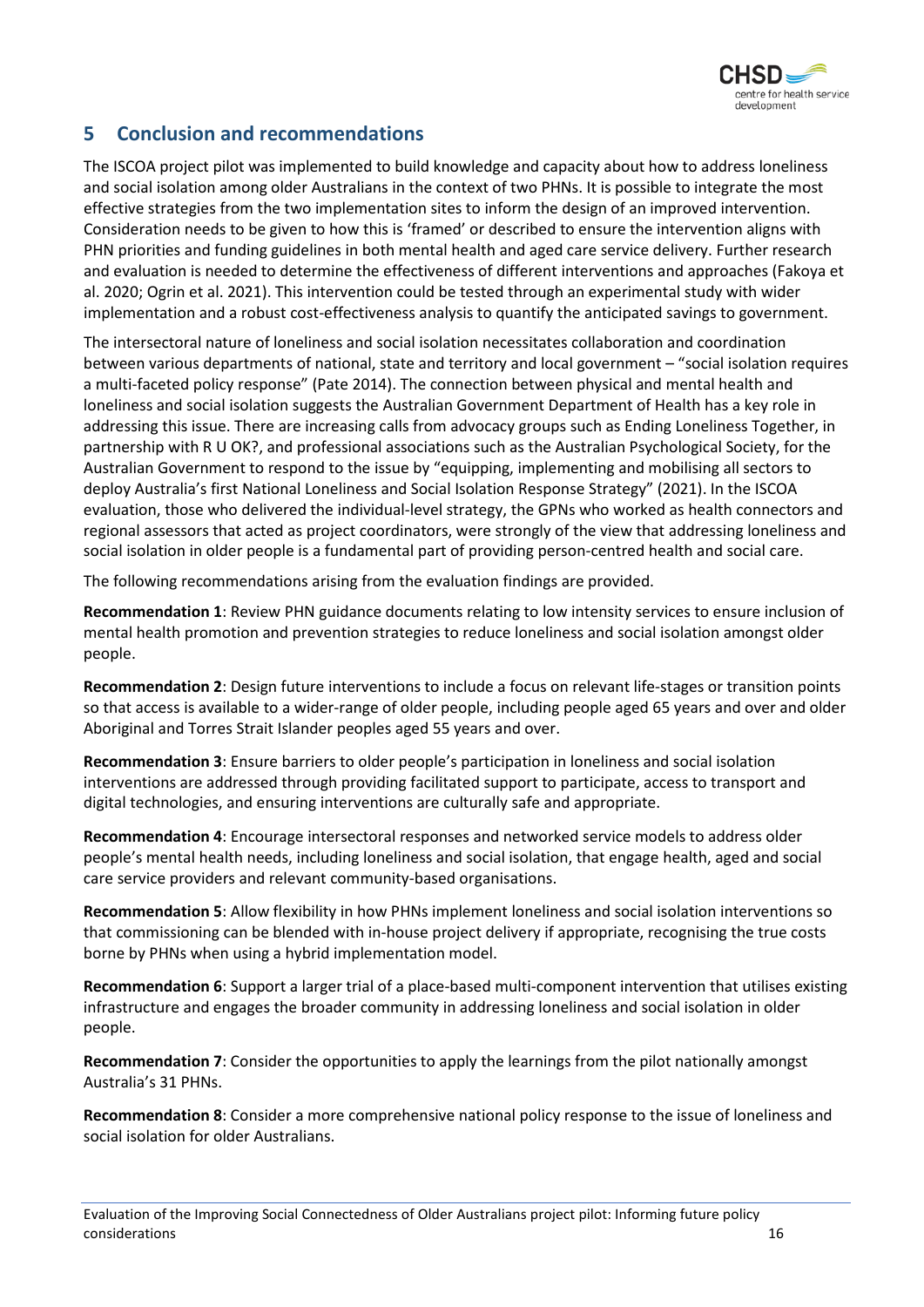

#### <span id="page-23-0"></span>**References**

Age UK 2018, *All the lonely people: Loneliness in later life*, Age UK, London, England.

Armitage, R & Nellums, LB 2020, 'Correspondence: COVID-19 and the consequences of isolating the elderly', *The Lancet Public Health*, vol. 5, no. 5, p. e256.

Australian Bureau of Statistics 2019, *Disability, Ageing and Carers, Australia: Summary of Findings*, viewed 15/09/2021, [<https://www.abs.gov.au/statistics/health/disability/disability-ageing-and-carers-australia](https://www.abs.gov.au/statistics/health/disability/disability-ageing-and-carers-australia-summary-findings/latest-release)[summary-findings/latest-release>](https://www.abs.gov.au/statistics/health/disability/disability-ageing-and-carers-australia-summary-findings/latest-release).

Australian Government Department of Health 2008, *National Mental Health Policy 2008*, Barton ACT, Australia.

Australian Government Department of Health 2018a, Budget 2018-19 - Portfolio Budget Statements 2018-19 Budget Related Paper No. 1.9, Health Portfolio, Canberra, Australia.

Australian Government Department of Health 2018b, Evaluation of the Improving Social Connectedness of Older Australians project pilot - Schedule 5A Form of Request for Quotation - Health/18-19/04684, Australian Government Department of Health, Canberra, Australia.

Australian Government Department of Health 2018c, *Psychological Treatment Services for people with mental illness in Residential Aged Care Facilities*, Australian Government Department of Health, Canberra.

Australian Government Department of Health 2019, *PHN Mental Health Flexible Funding Pool Programme Guidance: Stepped Care*, Australian Government Department of Health, Canberra, Australia.

Australian Government Department of Health 2020a, *COVID-19: \$48.1 Million for National Mental Health and Wellbeing Pandemic Response Plan*, viewed 10/08/2021, [<https://www.health.gov.au/ministers/the-hon](https://www.health.gov.au/ministers/the-hon-greg-hunt-mp/media/covid-19-481-million-for-national-mental-health-and-wellbeing-pandemic-response-plan)[greg-hunt-mp/media/covid-19-481-million-for-national-mental-health-and-wellbeing-pandemic-response](https://www.health.gov.au/ministers/the-hon-greg-hunt-mp/media/covid-19-481-million-for-national-mental-health-and-wellbeing-pandemic-response-plan)[plan>](https://www.health.gov.au/ministers/the-hon-greg-hunt-mp/media/covid-19-481-million-for-national-mental-health-and-wellbeing-pandemic-response-plan).

Australian Government Department of Health 2020b, National PHN Guidance: Initial assessment and referral for mental healthcare, Canberra, Australia.

Australian Government Department of Health 2021a, *Home Care (Pillar 1 of the Royal Commission response) – Connecting senior Australians to aged care services*, viewed 15/09/2021, [<https://www.health.gov.au/resources/publications/home-care-pillar-1-of-the-royal-commission-response](https://www.health.gov.au/resources/publications/home-care-pillar-1-of-the-royal-commission-response-connecting-senior-australians-to-aged-care-services)[connecting-senior-australians-to-aged-care-services>](https://www.health.gov.au/resources/publications/home-care-pillar-1-of-the-royal-commission-response-connecting-senior-australians-to-aged-care-services).

Australian Government Department of Health 2021b, *National Mental Health and Wellbeing Pandemic Response Plan*, Australian Government Department of Health, Canberra, Australia.

Australian Government Department of Health 2021c, *Regional Assessment Service organisations by state and territory and region*, viewed 28/09/2021, [<https://www.health.gov.au/resources/publications/regional](https://www.health.gov.au/resources/publications/regional-assessment-service-organisations-by-state-and-territory-and-region)[assessment-service-organisations-by-state-and-territory-and-region>](https://www.health.gov.au/resources/publications/regional-assessment-service-organisations-by-state-and-territory-and-region).

Australian Government Department of Health 2021d, *Report endorses value of new face-to-face aged care navigation services*, viewed 15/09/2021, [<https://www.health.gov.au/ministers/the-hon-greg-hunt](https://www.health.gov.au/ministers/the-hon-greg-hunt-mp/media/report-endorses-value-of-new-face-to-face-aged-care-navigation-services)[mp/media/report-endorses-value-of-new-face-to-face-aged-care-navigation-services>](https://www.health.gov.au/ministers/the-hon-greg-hunt-mp/media/report-endorses-value-of-new-face-to-face-aged-care-navigation-services).

Australian Government Productivity Commission 2011, *Caring for Older Australians, Report No. 53, Final Inquiry Report*, Australian Government, Canberra, Australia.

Australian Government Productivity Commission 2020, *Mental Health, Report no. 95*, Productivity Commission, Canberra.

Australian Government Productivity Commission n.d., *Mental Health, Inquiry report*, viewed 10/08/2021, [<https://www.pc.gov.au/inquiries/completed/mental-health/report>](https://www.pc.gov.au/inquiries/completed/mental-health/report).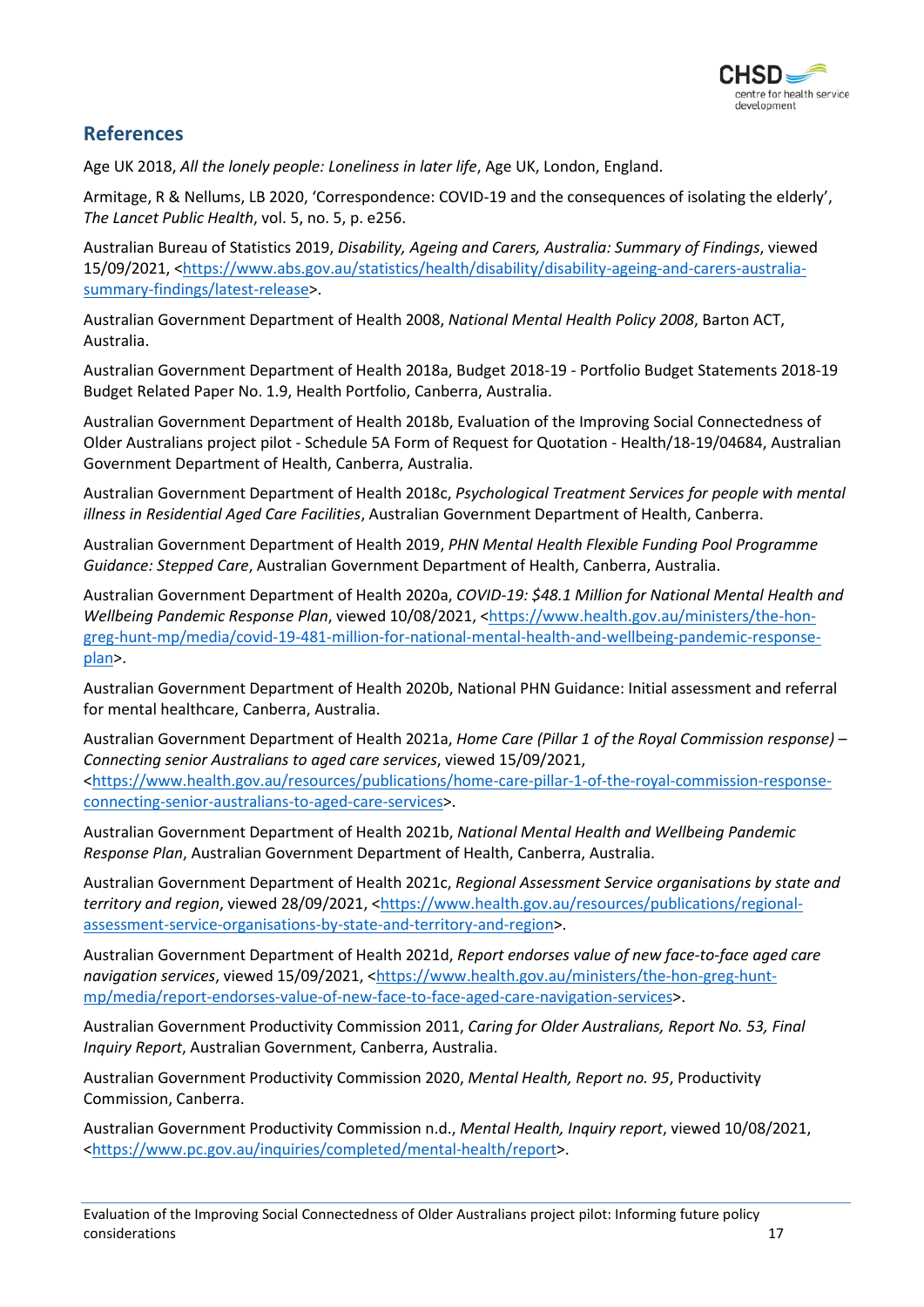

Australian Healthcare Associates 2020, Evaluation of the Aged Care System Navigator Measure: Interim Report, AHA, Melbourne.

Australian Institute of Health and Welfare 2021a, *Australia's welfare 2021*, viewed 23/09/2021, [<https://www.aihw.gov.au/reports-data/australias-welfare>](https://www.aihw.gov.au/reports-data/australias-welfare).

Australian Institute of Health and Welfare 2021b, *Mental health services in Australia*, viewed 28/05/2021, [<https://www.aihw.gov.au/reports/mental-health-services/mental-health-services-in-australia/report](https://www.aihw.gov.au/reports/mental-health-services/mental-health-services-in-australia/report-contents/summary-of-mental-health-services-in-australia/national-mental-health-policies-and-strategies)[contents/summary-of-mental-health-services-in-australia/national-mental-health-policies-and-strategies>](https://www.aihw.gov.au/reports/mental-health-services/mental-health-services-in-australia/report-contents/summary-of-mental-health-services-in-australia/national-mental-health-policies-and-strategies).

Australian Mental Health Outcomes and Classification Network 2021, *Frequently asked questions*, viewed 15/09/2021, [<https://www.amhocn.org/resources/frequently-asked-questions>](https://www.amhocn.org/resources/frequently-asked-questions).

Beer, A, Faulkner, D, Law, J, Lewin, G, Tinker, A, Buys, L, Bentley, R, Watt, A, McKechnie, S & Chessman, S 2016, 'Regional variation in social isolation amongst older Australians', *Regional Studies, Regional Science*, vol. 3, no. 1, pp. 170-84.

Boulton, EK, D., Stansfield, C, Heron, PN, Sutcliffe, K, Hayanga, B, Hall, A, Bower, P, Casey, D, Craig, D & Gilbody, S 2021, 'Rapid systematic review of systematic reviews: what befriending, social support and low intensity psychosocial interventions, delivered remotely, may reduce social isolation and loneliness among older adults and how?', *F1000Research*, vol. 9, p. 1368.

Brooke, J & Jackson, D 2020, 'Older people and COVID-19: Isolation, risk and ageism', *Journal of Clinical Nursing*, vol. 29, no. 13-14, pp. 2044-6.

Cacioppo, S, Grippo, AJ, London, S, Goossens, L & Cacioppo, JT 2015, 'Loneliness: Clinical import and interventions', *Perspectives on Psychological Science*, vol. 10, no. 2, pp. 238-49.

Campaign to End Loneliness 2016, Testing Promising Approaches to Reducing Loneliness: Results and Learnings of Age UK's Loneliness Pilot, Age UK, London, England.

Campaign to End Loneliness 2021, *Campaign to End Loneliness*, viewed 15/09/2021, [<https://www.campaigntoendloneliness.org/>](https://www.campaigntoendloneliness.org/).

Cattan, M, Newell, C, Bond, J & White, M 2003, 'Alleviating social isolation and loneliness among older people', *International Journal of Mental Health Promotion*, vol. 5, no. 3, pp. 20-30.

Cattan, M, White, M, Bond, J & Learmouth, A 2005, 'Preventing social isolation and loneliness among older people: a systematic review of health promotion interventions', *Ageing and Society*, vol. 25, no. 1, pp. 41-67.

Centre for Epidemiology and Evidence 2017, *Commissioning Economic Evaluations: A Guide*, NSW Ministry of Health, Sydney.

Chesser, AK, Keene Woods, N, Smothers, K & Rogers, N 2016, 'Health literacy and older adults: a systematic review', *Gerontology and Geriatric Medicine*, vol. 2, p. 2333721416630492.

Cordis Bright 2019, *What works in social prescribing?*, Cordis Bright, United Kingdom.

Crew, M 2020, The effectiveness of place-based programmes and campaigns in improving outcomes for children, National Literacy Trust, London.

de Jong-Gierveld, J 1989, 'Personal relationships, social support, and loneliness', *Journal of Social and Personal Relationships*, vol. 6, no. 2, pp. 197-221.

de Jong-Gierveld, J 1998, 'A review of loneliness: Concept and definitions, determinants and consequences', *Reviews in Clinical Gerontology*, vol. 8, no. 1, pp. 73-80.

Donovan, NJ & Blazer, D 2020, 'Social Isolation and Loneliness in Older Adults: Review and Commentary of a National Academies Report', *American Journal of Geriatric Psychiatry*, vol. 28, no. 12, pp. 1233–44.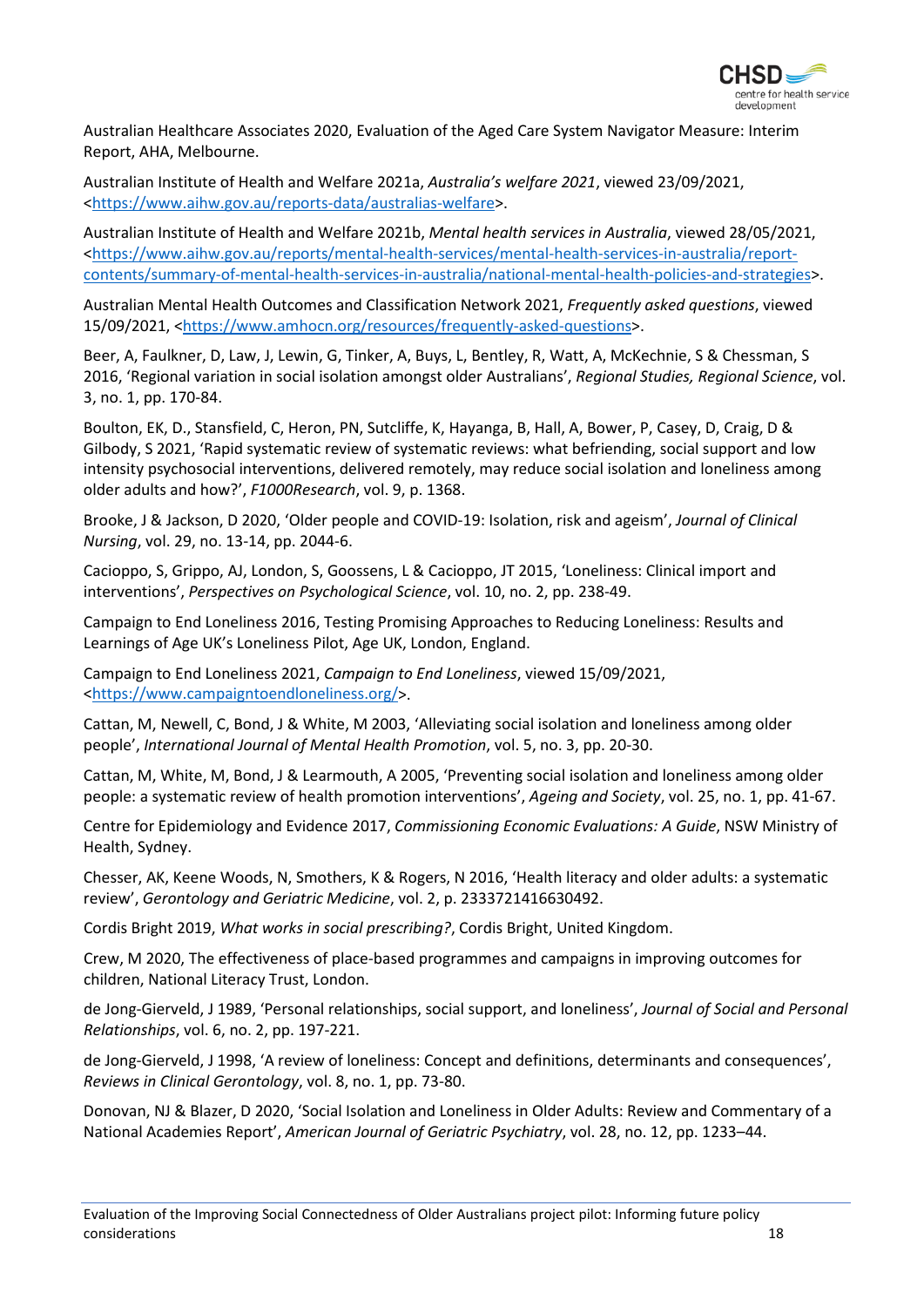

Emlet, CA & Moceri, JT 2012, 'The importance of social connectedness in building age-friendly communities', *Journal of Aging Research*, p. 173247.

Ending Loneliness Together 2020, *Ending Loneliness Together*, viewed 15/09/2021, [<https://endingloneliness.com.au/>](https://endingloneliness.com.au/).

Ending Loneliness Together in partnership with R U OK? and the Australian Psychological Society 2021, Pre-Budget Submission 2021-2022 – Social recovery beyond COVID-19: A National Strategy to Address Loneliness and Social isolation.

Fakoya, OA, McCorry, NK & Donnelly, M 2020, 'Loneliness and social isolation interventions for older adults: A scoping review of reviews', *BMC Public Health*, vol. 20, no. 1, p. 129.

Findlay, RA 2003, 'Interventions to reduce social isolation amongst older people: Where is the evidence?', *Ageing and Society*, vol. 23, no. 5, pp. 647-58.

Foster, K, Roche, M, Giandinoto, JA, Platania-Phung, C & Furness, T 2021, 'Mental health matters: A crosssectional study of mental health nurses' health-related quality of life and work-related stressors', *International Journal of Ment Health Nursing*, vol. 30, no. 3, pp. 624-34.

Giebel, C, Hassan, S, Harvey, G, Devitt, C, Harper, L & Simmill-Binning, C 2020, 'Enabling middle-aged and older adults accessing community services to reduce social isolation: Community Connectors', *Health and Social Care in the Community*, p. doi: 10.1111/hsc.13228.

Goodman, A, Wrigley, J, Silversides, K & Venus-Balgobin, N 2015, *Measuring your impact on loneliness in later life*, Campaing to End Loneliness, London, UK.

GOV.UK 2018, *PM commits to government-wide drive to tackle loneliness*, viewed 15/09/2021, [<https://www.gov.uk/government/news/pm-commits-to-government-wide-drive-to-tackle-loneliness>](https://www.gov.uk/government/news/pm-commits-to-government-wide-drive-to-tackle-loneliness).

Grenade, L & Boldy, D 2008, 'Social isolation and loneliness among older people: Issues and future challenges in community and residential settings', *Australian Health Review*, vol. 32, no. 3, pp. 468-78.

Griffiths, H 2017, Social isolation and loneliness in the UK - With a focus on the use of technology to tackle these conditions, Internet of Things UK, Future Cities Catapult.

Hamilton Seniors Isolation Impact Plan 2016, *RISE - Reach Isolated Seniors Everywhere*, viewed 15/09/2021, [<https://socialisolation.ca/rise-reach-isolated-seniors-everywhere/>](https://socialisolation.ca/rise-reach-isolated-seniors-everywhere/).

HelpAge Canada 2021, *Social isolation and loneliness*, viewed 15/09/2021, [<https://helpagecanada.ca/resources/social-isolation-and-loneliness/>](https://helpagecanada.ca/resources/social-isolation-and-loneliness/).

Holt-Lunstad, J, Smith, TB, Baker, M, Harris, T & Stephenson, D 2015, 'Loneliness and social isolation as risk factors for mortality: A meta-analytic review', *Perspectives on Psychological Science*, vol. 10, no. 2, pp. 227-37.

Institute of Medicine (US) Division of Health Promotion and Disease Prevention 1992, 'Chapter 14 - Social Isolation among Older Individuals: The Relationship to Mortality and Morbidity', in *The Second Fifty Years: Promoting Health and Preventing Disability*, National Academies Press (US), Washington (DC).

Joice, A, Freeman, L, Toplis, L & Bienkowski, G 2010, A review and discussion of psychological therapies and interventions delivered within stepped care service models, NHS Education for Scotland, Scotland.

Jopling, K 2015, Promising approaches to reducing loneliness and isolation in later life, Age UK and Campaign to End Loneliness, London, UK.

Kawaguchi, S 2021, *Japan's 'minister of loneliness' in global spotlight as media seek interviews*, viewed 15/09/2021, [<https://mainichi.jp/english/articles/20210514/p2a/00m/0na/051000c>](https://mainichi.jp/english/articles/20210514/p2a/00m/0na/051000c).

Kruse, C, Fohn, J, Wilson, N, Nunez Patlan, E, Zipp, S & Mileski, M 2020, 'Utilization barriers and medical outcomes commensurate with the use of telehealth among older adults: Systematic review', *JMIR Medical Informatics*, vol. 8, no. 8, p. e20359.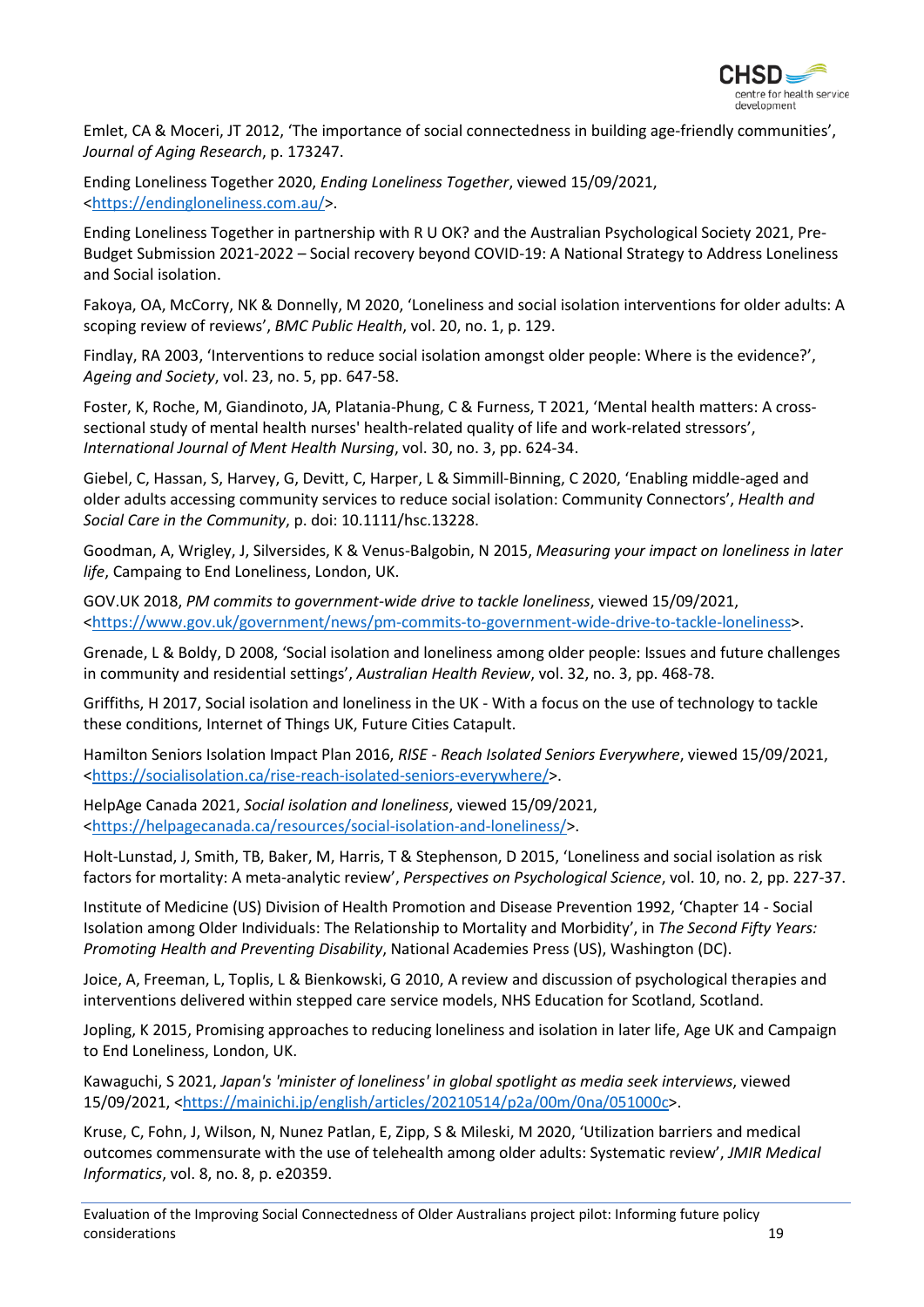

Lee, SL, Pearce, E, Ajnakina, O, Johnson, S, Lewis, G, Mann, F, Pitman, A, Solmi, F, Sommerlad, A, Steptoe, A, Tymoszuk, U & Lewis, G 2021, 'The association between loneliness and depressive symptoms among adults aged 50 years and older: A 12-year population-based cohort study', *The Lancet Psychiatry*, vol. 8, no. 1, pp. 48-57.

Leigh-Hunt, N, Bagguley, D, Bash, K, Turner, V, Turnbull, S, Valtorta, N & Caan, W 2017, 'An overview of systematic reviews on the public health consequences of social isolation and loneliness', *Public Health*, vol. 152, pp. 157-71.

Let's End Loneliness 2021, *About us*, viewed 15/09/2021, [<https://letsendloneliness.co.nz/about/>](https://letsendloneliness.co.nz/about/).

Loneliness NZ 2021, *Welcome to Loneliness NZ*, viewed 15/09/2021, [<https://loneliness.org.nz/>](https://loneliness.org.nz/).

Maisey, N 2020, *Tackling loneliness: A critical flaw in our approaches*, viewed 8/04/2020, [<https://medium.com/@nick\\_41330/tackling-loneliness-a-critical-flaw-in-our-approaches-8bfba755b901>](https://medium.com/@nick_41330/tackling-loneliness-a-critical-flaw-in-our-approaches-8bfba755b901).

National Health Service 2019, *The NHS Long Term Plan*, NHS, London.

National Health Service n.d., *Social prescribing*, viewed 15/09/2021, [<https://www.england.nhs.uk/personalisedcare/social-prescribing/>](https://www.england.nhs.uk/personalisedcare/social-prescribing/).

Nepean Blue Mountains Primary Health Network 2020, *About HealthPathways*, viewed 10/08/2021, [<https://www.nbmphn.com.au/Health-Professionals/Services/HealthPathways/About-HealthPathways>](https://www.nbmphn.com.au/Health-Professionals/Services/HealthPathways/About-HealthPathways).

Ogrin, R, Cyarto, EV, Harrington, KD, Haslam, C, Lim, MH, Golenko, X, Bush, M, Vadasz, D, Johnstone, G & Lowthian, JA 2021, 'Loneliness in older age: What is it, why is it happening and what should we do about it in Australia?', *Australasian Journal on Ageing*, vol. 40, no. 2, pp. 202-7.

Palamuthusingam, D, Johnson, DW, Hawley, C, Pascoe, E & Fahim, M 2019, 'Health data linkage research in Australia remains challenging', *Internal Medicine Journal*, vol. 49, no. 4, pp. 539-44.

Pate, A 2014, Social isolation: Its impact on the mental health and wellbeing of older Victorians, COTA Victoria, Melbourne.

Piper, SE, Bailey, PE, Lam, LT & Kneebone, II 2018, 'Predictors of mental health literacy in older people', *Archives of Gerontology and Geriatrics*, vol. 79, pp. 52-6.

Richardson, SJ, Carroll, CB, Close, J, Gordon, AL, O'Brien, J, Quinn, TJ, Rochester, L, Sayer, AA, Shenkin, SD, van der Velde, N, Woo, J & Witham, MD 2020, 'Research with older people in a world with COVID-19: Identification of current and future priorities, challenges and opportunities', *Age and Ageing*, vol. 49, no. 6, pp. 901-6.

Royal Australian College of General Practitioners 2020, *General Practice: Health of the Nation 2020*, RACGP, East Melbourne, Victoria.

Royal Australian College of General Practitioners and Consumers Health Forum of Australia 2020, *Social Prescribing Roundtable, November 2019: Report*, RACGP and CHF.

Royal Commission into Aged Care Quality and Safety 2021, *Final Report: Care, Dignity and Respect*, Commonwealth Government of Australia.

Schwartz, E & Litwin, H 2019, 'The reciprocal relationship between social connectedness and mental health among older European adults: A SHARE-based analysis', *The Journals of Gerontology - Series B, Psychological sciences and social sciences*, vol. 74, no. 4, pp. 694–702.

Siette, J, Seaman, K, Dodds, L, Ludlow, K, Johnco, C, Wuthrich, V, Earl, JE, Dawes, P, Strutt, P & Westbrook, JI 2021, 'A national survey on COVID-19 second-wave lockdowns on older adults' mental wellbeing, healthseeking behaviours and social outcomes across Australia', *BMC Geriatrics*, vol. 21, p. 400.

Skingley, A 2013, 'Older people, isolation and loneliness: Implications for community nursing', *British Journal of Community Nursing*, vol. 18, no. 2, pp. 84-90.